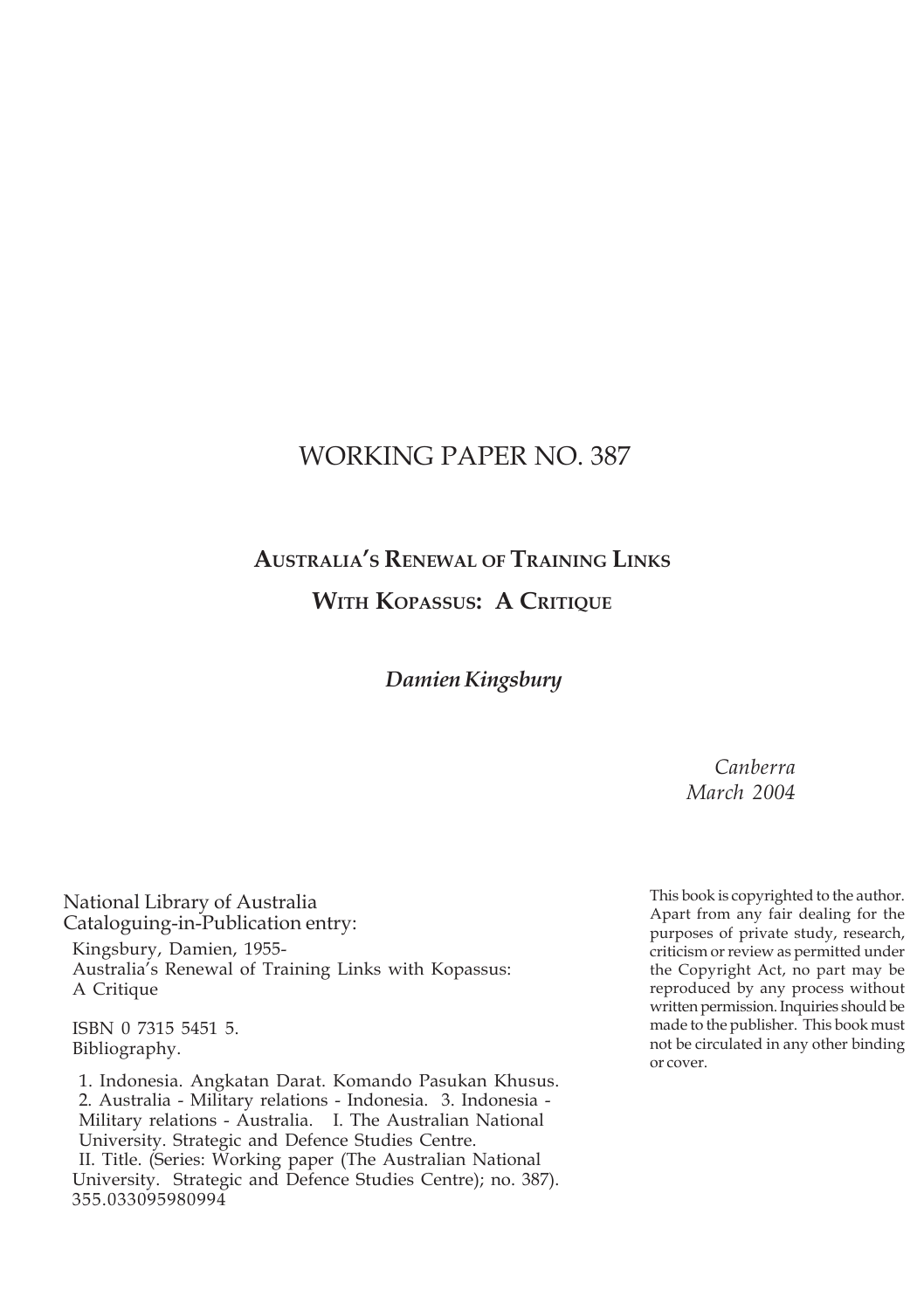#### **Strategic and Defence Studies Centre**

The aim of the Strategic and Defence Studies Centre, which is located in the Research School of Pacific and Asian Studies in The Australian National University, is to advance the study of strategic problems, especially those relating to the general region of Asia and the Pacific. The centre gives particular attention to Australia's strategic neighbourhood of Southeast Asia and the Southwest Pacific. Participation in the centre's activities is not limited to members of the university, but includes other interested professional, diplomatic and parliamentary groups. Research includes military, political, economic, scientific and technological aspects of strategic developments. Strategy, for the purpose of the centre, is defined in the broadest sense of embracing not only the control and application of military force, but also the peaceful settlement of disputes that could cause violence.

This is the leading academic body in Australia specialising in these studies. Centre members give frequent lectures and seminars for other departments within The Australian National University and other universities and Australian service training institutions are heavily dependent upon SDSC assistance with the strategic studies sections of their courses. Members of the centre provide advice and training courses in strategic affairs to the Australian Department of Defence and Department of Foreign Affairs and Trade. Regular seminars and conferences on topics of current importance to the centre's research are held.

Since its inception in 1966, the centre has supported a number of visiting and research fellows, who have undertaken a wide variety of investigations. Recently the emphasis of the centre's work has been on problems of security and confidence-building in Australia's neighbourhood; the defence of Australia; arms proliferation and arms control; policy advice to the higher levels of the Australian Defence Department; and the strategic implications of developments in Southeast Asia, the Indian Ocean and the Southwest Pacific.

#### **Publications Program**

The centre maintains a comprehensive collection of reference materials on strategic issues. Its publications program, which includes the Canberra Papers on Strategy and Defence and SDSC Working Papers, produces up to two dozen publications a year on strategic and defence issues. An abridged list of SDSC publications appears at the end of this volume.

Professor Anthony Milner Canberra ACT 0200 Professor Virginia Hooker Australia Professor Ross Babbage Tel: 02 6125 9921

#### **Editorial Board SDSC Working Papers**

Professor Paul Dibb *Series Editor:* Meredith Thatcher Professor Desmond Ball *Published and distributed by:* Professor David Horner Strategic and Defence Studies Centre Dr Coral Bell The Australian National University Fax: 02 6248 0816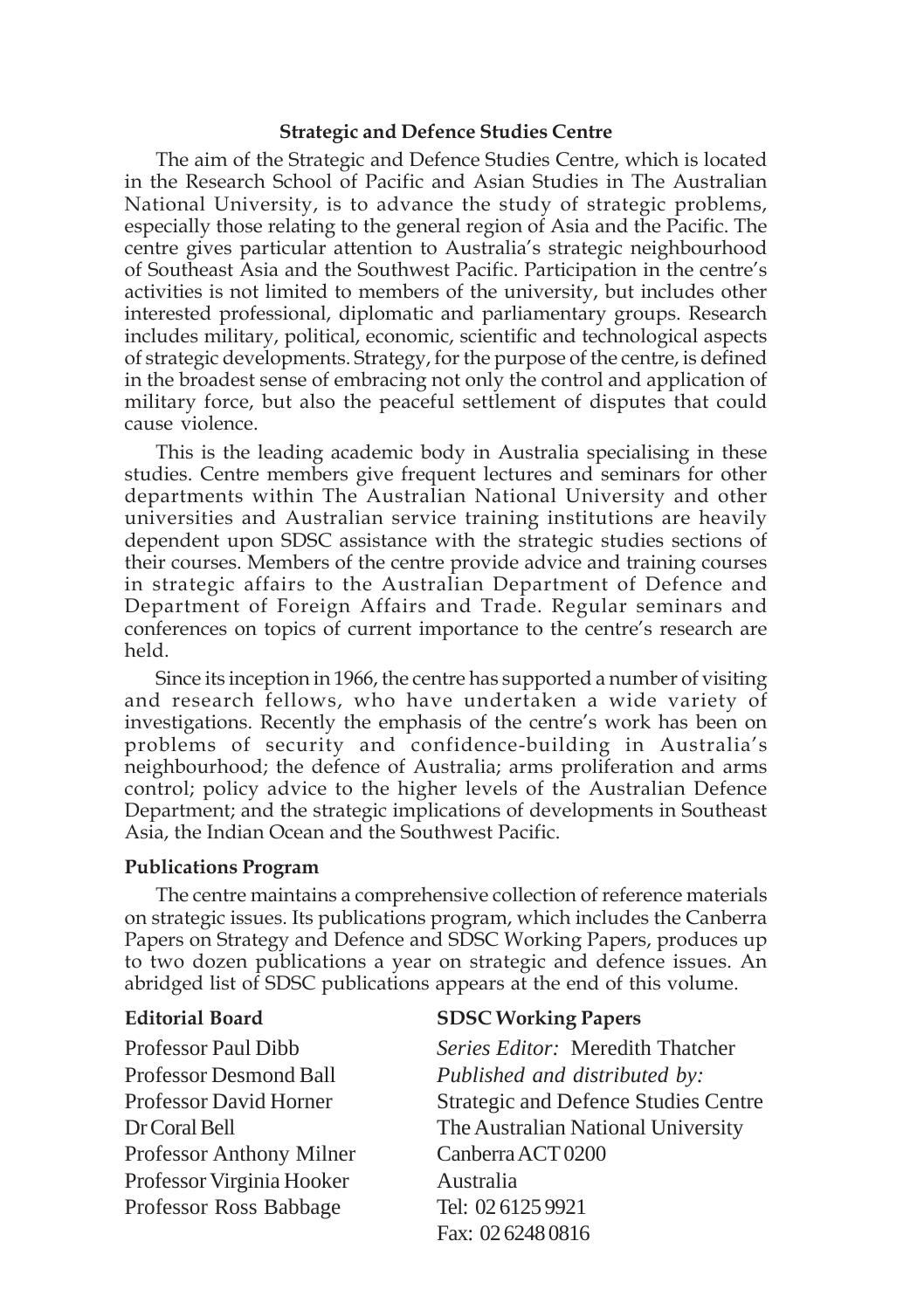## **About the Author**

Dr Damien Kingsbury is head of Philosophical, Political and International Studies at Deakin University, and is chief investigator for an Australia Research Council Discovery grant on the political economy of the Indonesian Military (TNI). He has had close contact with the TNI in a range of places, including West Papua, East Timor, West Timor, Central Sulawesi, Aceh, Bandung and Jakarta.

This paper represents the author's views alone. It has been drawn entirely from open sources, and has no official status or endorsement.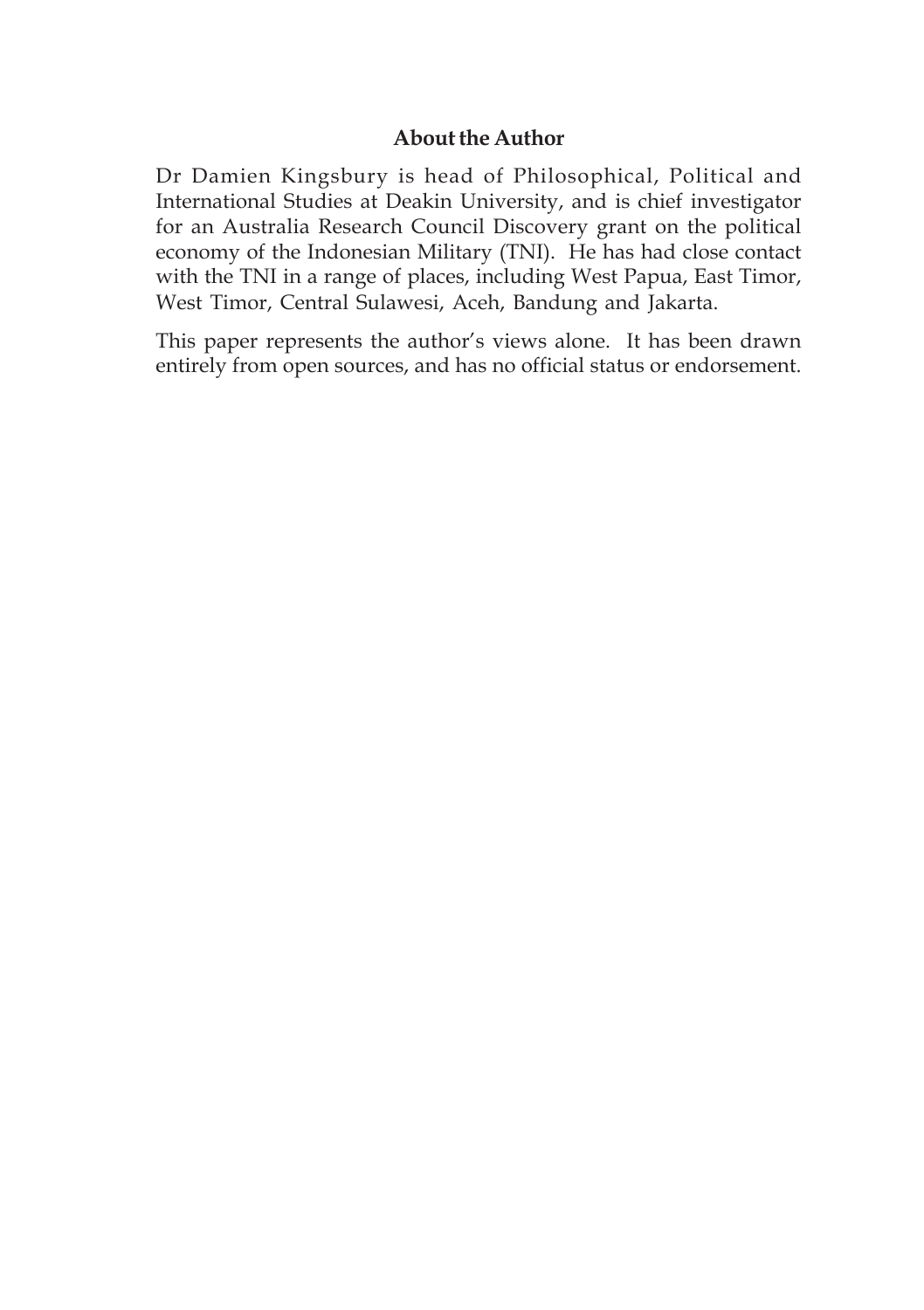## **Abstract**

In August 2003, the Australian government reinstituted training links between the Australian Army's Special Air Service (SAS) regiment and the Indonesian Army's Special Forces Command (Komando Pasukan Khussus - Kopassus). It was a move that was warmly welcomed by Indonesia but decried throughout much of Australia, following the role of Kopassus in the destruction of East Timor in 1999.

The rationale of the Australian government was that renewing links, ostensibly with Kopassus' 'counter-terrorist' unit, would assist if and when Australian citizens were taken hostage. The immediate context for this move was the 'war on terrorism' and more specifically the rise of Islamic terrorism in Indonesia. In this, the 'war on terrorism' and the role extremist Indonesian Muslims appeared to play into designs of a much larger and longer-standing agenda, namely the renewal of US military links with the Indonesian military.

This paper argues that the logic behind the renewal of links with the Indonesian military generally and Kopassus in particular is flawed, based on a false public rationale, and militates against Australia's strategic, diplomatic and domestic political interests.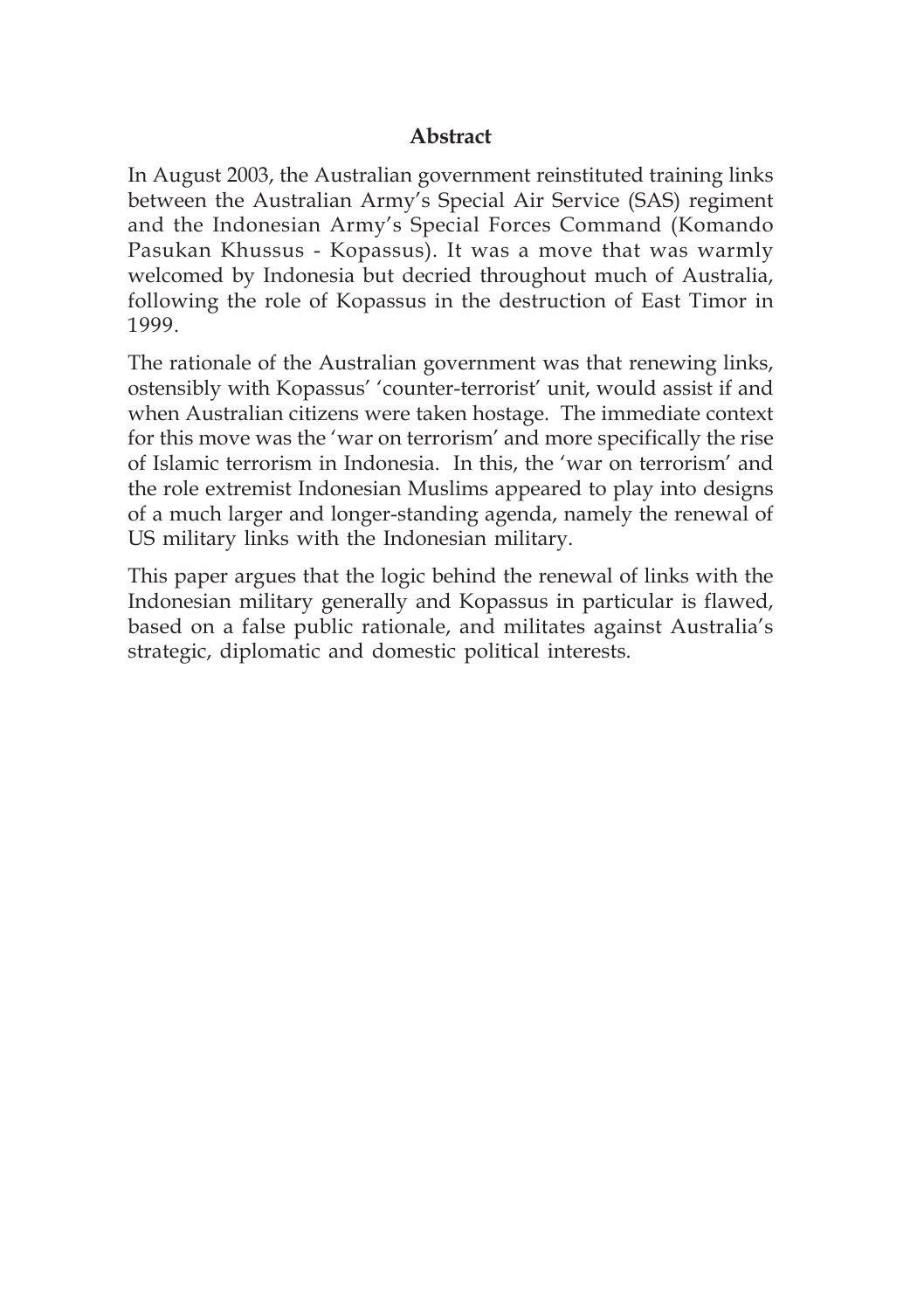# **Australia's Renewal of Training Links with Kopassus: A Critique**

*Damien Kingsbury*

#### **Introduction**

In August 2003, the Australian Liberal-National government under the Prime Ministership of John Howard reinstituted training links between the Australian Army's Special Air Service Regiment (SASR) and the Indonesian Army's Special Forces Command (Komando Pasukan Khussus - Kopassus). It was a move that was warmly welcomed by Indonesia's Foreign Minister, Hassan Wirayuda, but decried throughout much of Australia, following the role of Kopassus in the destruction of East Timor in 1999 (see, for example, McDonald et al 2002:ch5, Kingsbury 2003b:117-125), and Kopassus' history of human rights abuses before and since then (see ICG 2001). The public rationale by the Australian government for this decision was that renewing links would ostensibly be with Kopassus' 'counter-terror' (CT) unit, Detasemen 81<sup>1</sup> (Detachment 81). This link then would assist if and when Australian citizens were taken hostage by terrorists. The immediate context for this move was the 'war on terrorism' and more specifically the rise of Islamic terrorism in Indonesia. In this, the 'war on terrorism' and the role of extremist Indonesian Muslims appeared to play into designs of a much larger and longer standing agenda, which was the renewal of US military links with the Indonesian military, and to a lesser extent a particular (and demonstrably failed) understanding of how to best secure Australian-Indonesian bilateral relations. All of this was despite Indonesian-based 'terrorism' being in many cases either directed or supported by or linked to the Indonesian military (Tentara Nasional Indonesia – TNI) or related intelligence agencies.

This paper argues that the renewal of links with the Indonesian military generally and Kopassus in particular is based on a false public rationale, is logically flawed, and militates against Australia's foreign and domestic political interests. Public recognition of the profound problems in this proposed arrangement led to the renewed Australian Defence Force (ADF)- Kopassus links being limited by Australian government qualifications. These politically necessary qualifications ultimately led to the collapse of the arrangement (at least for the foreseeable future).

A generally opposite argument to that here was put forward by Alan Dupont (2003), who presented a case which was very largely in line with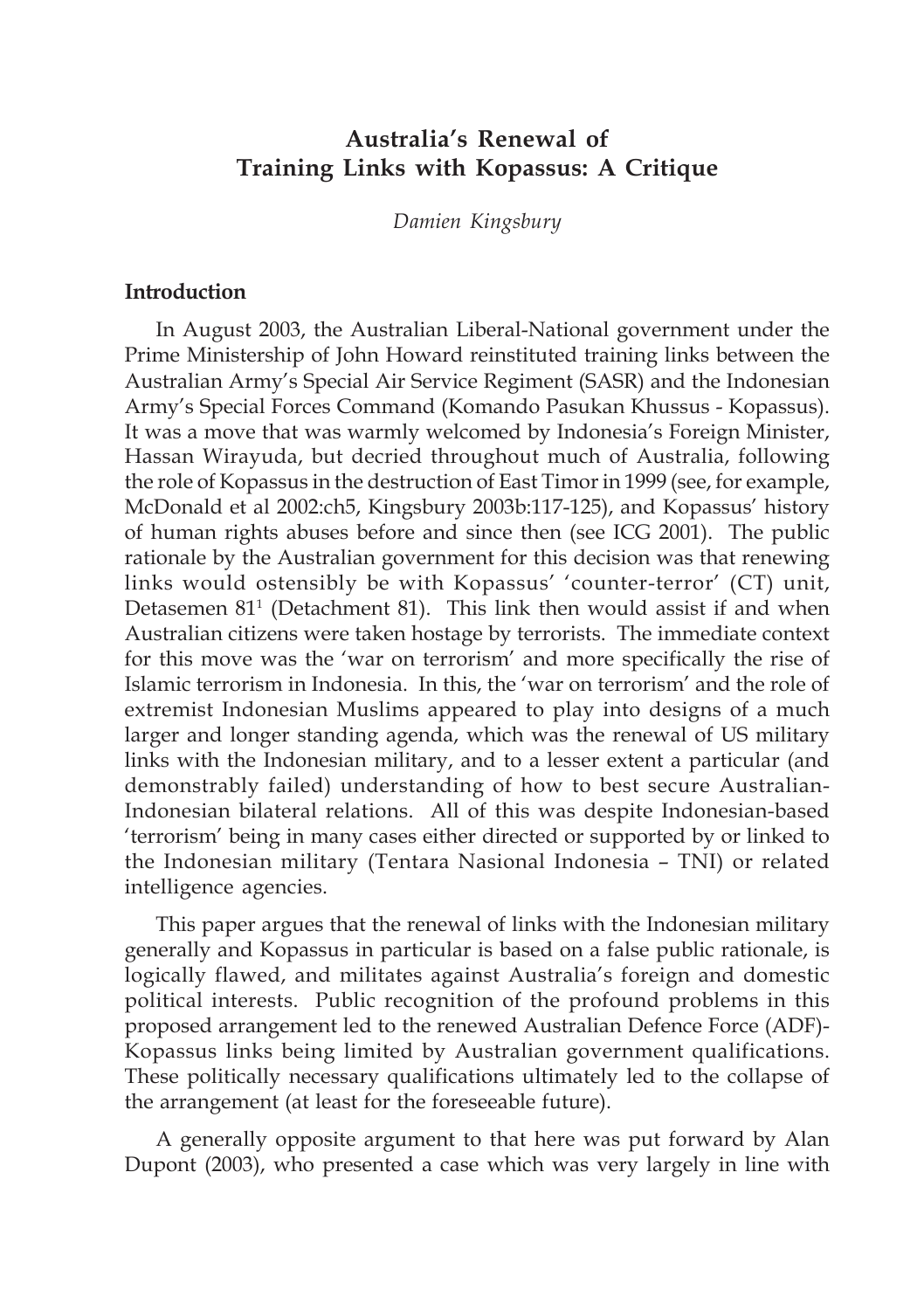the position ultimately adopted by the Australian government. Dupont's argument (and ipso facto that of the government) will be addressed in this paper.

## **Defining terrorism**

In all the public discussion about terrorism and its ostensible rise ('terrorism' in the modern sense being a common feature of various political landscapes since the 1890s), very little attention has been paid to what is meant by the term. Indeed, contemporary use of the term 'terrorism' implies a pejorative, antithetical position rather than a standardised descriptive quality as such. That is, it is often less the methods employed by 'terrorists' that define them, but rather whether or not they are on 'our side'.

There is no finite definition of 'terrorism', although the term 'terror' within a political context usually means to attempt to persuade others of one's own political position by the use of exemplary violence, or the threat of violence, instilling in the audience a state of heightened or absolute fear, or terror. Terrorism can also be used to persuade others not to accept a particular political perspective but to engage in action in accordance with that perspective (eg, the release of political prisoners or the establishment of a material 'good') or to encourage a backlash that in turn supports the goals of the terrorists (eg, increased generalised repression leading to broadbased anti-repressive sentiment). The term 'terrorist' is usually applied to individual or collective non-state actors, but state or state-sponsored actors can (and often do) also comply with either the methods or the purposes of non-state terrorists. This has particularly been the case in Indonesia, most notably with Kopassus.

# **A general rationale for military to military links**

The general case for links between the militaries of respective countries is three-fold. The first case rests on the assumption that militaries that have close training or other links, due to their intimate knowledge of each other, are unlikely to engage in hostilities with each other. This, of course, assumes a relative equality between such militaries, and a consequent mutual disadvantage. The second case is that militaries may benefit from mutual engagement, in developing skills and techniques, and develop a higher level of mutual interoperability. This latter point is especially important if the respective countries have a formal military alliance. The third case is that military-to-military links demonstrate a bond of trust and close cooperation between governments, who will work diplomatically to maintain convivial relations.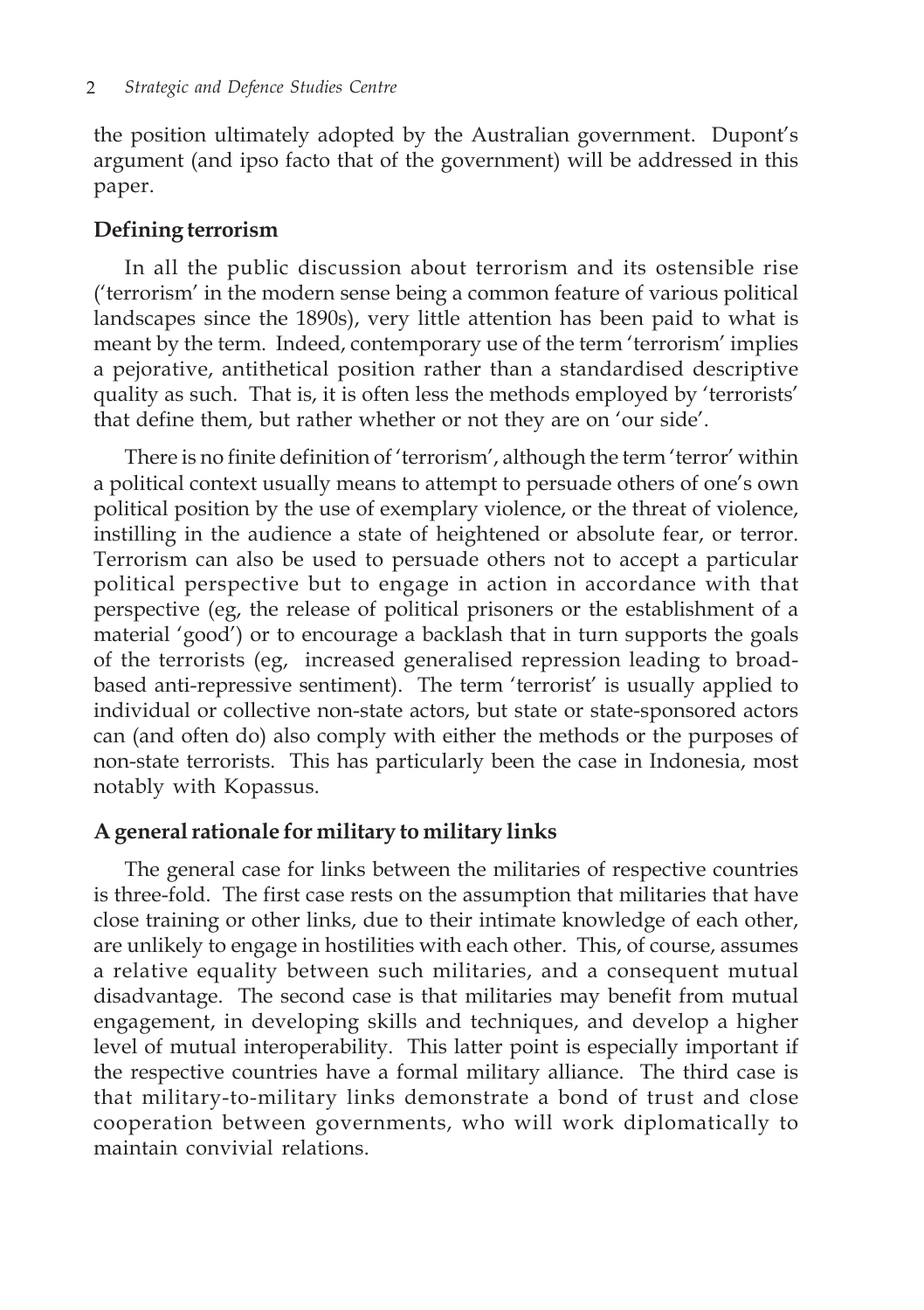Each case implies assumptions that may be generally correct, but can be specifically incorrect. In particular, the speed with which Australia-Indonesia military links ceased in September 1999 indicated that more than just training and other military cooperation needed to be in place if any substantial form of bond was to be formed between Australia and Indonesia. Indeed, such links could be used to engender a false sense of security on the part of one of the countries involved in such relations. Australian foreign policy, particularly from 1986 until 1996, did work actively to encourage broader links between the two countries, of which military to military links was just one aspect. However, given the important political role played by the TNI in Indonesian politics and as the primary guarantor of state cohesion, and the sensitivity in Australia over this role, in particular in relation to East Timor, maintaining strong military to military links was perhaps more symbolically important than might otherwise have been the case, because the circumstances were so much more fraught and the stakes were so much higher.

### **TNI-ADF links?**

The TNI has been privately expressing support for a renewal of formal relations with the ADF since at least February 2000, according to TNI officers at that time.<sup>2</sup> This was when the TNI and other Indonesian 'nationalists' were expressing their anger over Australian troops leading the international Peace Keeping Force (PKF) in East Timor<sup>3</sup> (Inbaraj 1999). Indeed, this was when there were still TNI supported cross-border incursions into East Timor, in which Kopassus played a key role (Tapol 1999, England 2000, Laksamana.Net 2002b, DFAT 2001, also see Kingsbury 2003a:271-2). According to these senior officers, the thinking behind the desired renewal of TNI-ADF relations at this time was, however, that if the TNI could again secure training co-operation with the ADF, it could then use this 'badge of international acceptability' to request that the United States' Congress drop its training and weapons ban to Indonesia, which had been instituted in response to the TNI's orchestration of the destruction of East Timor following the 1999 ballot, and which had been in place in various forms for most of the 1990s. The ban was already biting after six months, with senior TNI officers saying that some US-sourced military aircraft were already non-airworthy (one fighter pilot privately acknowledged to the author that his squadron had been grounded due to a lack of US-sourced spare parts).

With Bill Clinton as US president and both Congress and the Senate continuing to support the Leahy-Feingold Amendment of 1999, which ended arms sales to, and most training with, Indonesia<sup>4</sup>, the US position towards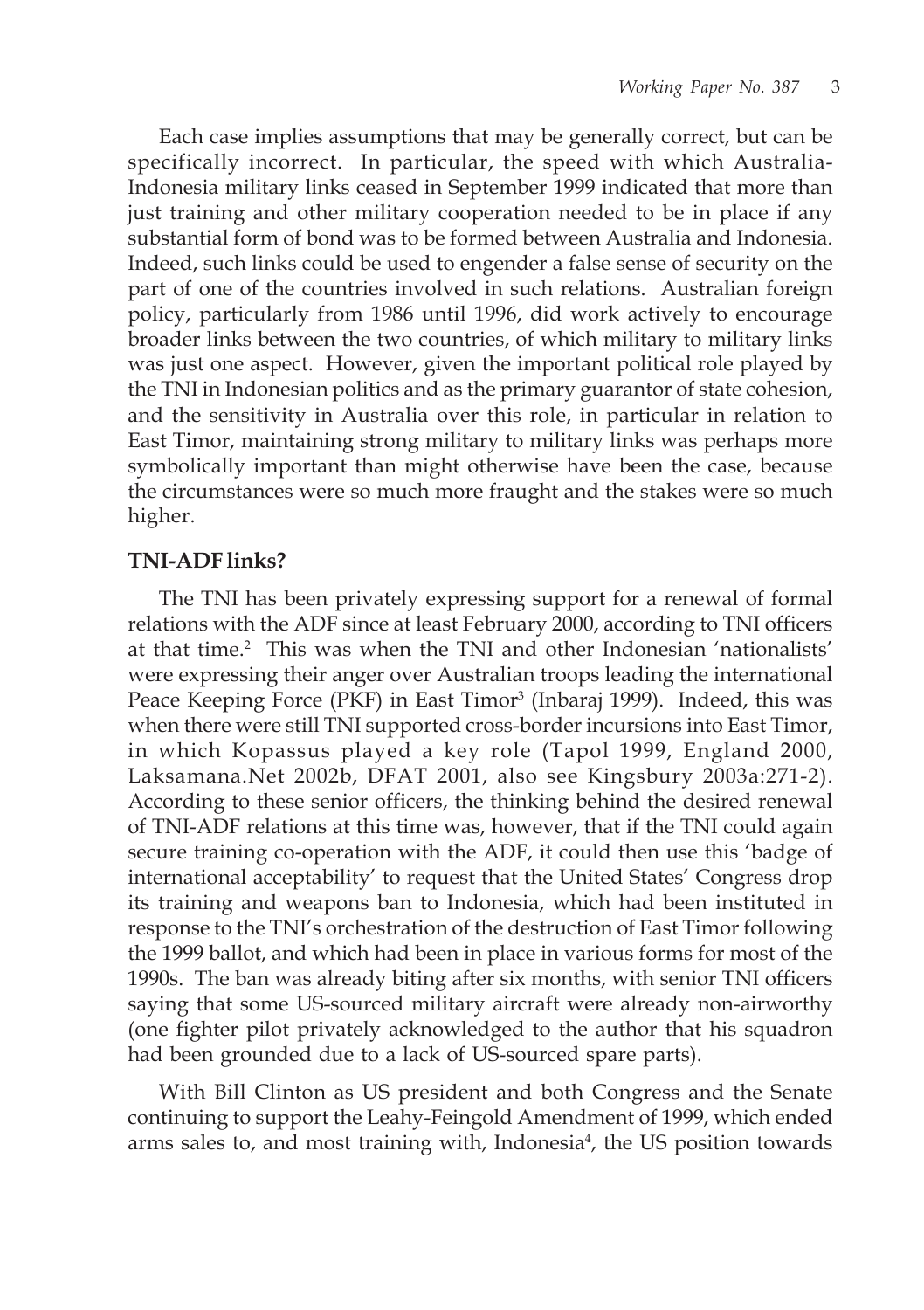Indonesia remained unchanged until the inauguration of George W. Bush in 2001, which signalled the formal beginning of a more assertive US foreign policy.5 Key to this policy was the US' intention in asserting its global authority to establish its relative position into the indefinite future. The major challenge to potential US hegemony was, at this time, perceived to be China (Rumsfeld 2001). US concerns existed primarily over the relationship between China and Taiwan, and Chinese responses to US arms sales to Taiwan, perceptions of Chinese nuclear proliferation and weapons sales program, trade issues and, to a lesser extent, concerns over China's human rights record and its one party political system.

To this end, the US administration began to conduct diplomatic talks which were widely perceived to be aimed at constructing an informal 'coalition against China', which comprised Russia to the north and west (Matuszak 2001), South Korea to the East, and South-East Asia and Australia to the south. For the South-East Asia component of this coalition to work, it required the active support of both Indonesia and Australia. According to this US administration plan, the US wanted to renew military links with Indonesia, and to achieve this the relationship between Australia and Indonesia had to change (Rumsfeld 2001, Downer 2001). However, publicly, Indonesia was still angry at Australia over the latter's continuing military presence in East Timor, and Australia's Prime Minister John Howard continued to indicate his lack of interest in visiting Indonesia at this time or otherwise initiating moves to repair the damage caused to the relationship by Australia's intervention in East Timor. In what might have otherwise been seen as a step towards more formally closer ties between Australia and Indonesia, by the time Indonesian President Abdurrahman Wahid visited Australia (after several earlier cancellations), he had all but completely lost authority in Indonesia, was deeply opposed by the TNI, and was just weeks away from being dumped as president.<sup>6</sup>

Just days after Wahid's successor, Megawati Sukarnoputri, had been sworn in as Indonesia's fifth president, during a regional tour in July 2001, US Secretary of State Colin Powell and Secretary of Defense, Donald Rumsfeld visited Indonesia and Australia, encouraging both countries to re-establish military links (see Kingsbury 2002:301). Kopassus had been the primary point of military training links between the ADF and the TNI prior to 1999 and it was likely that, if such training links were to be renewed, they would be between Kopassus and the ADF's Special Air Service Regiment (SASR), at least as the initial phase of a wider engagement. As with the earlier hopes for the TNI, not least because Kopassus had been at the forefront of various claims against the TNI, this ADF-TNI cooperation would then be used to argue that Congress should drop its arms ban to Indonesia. Despite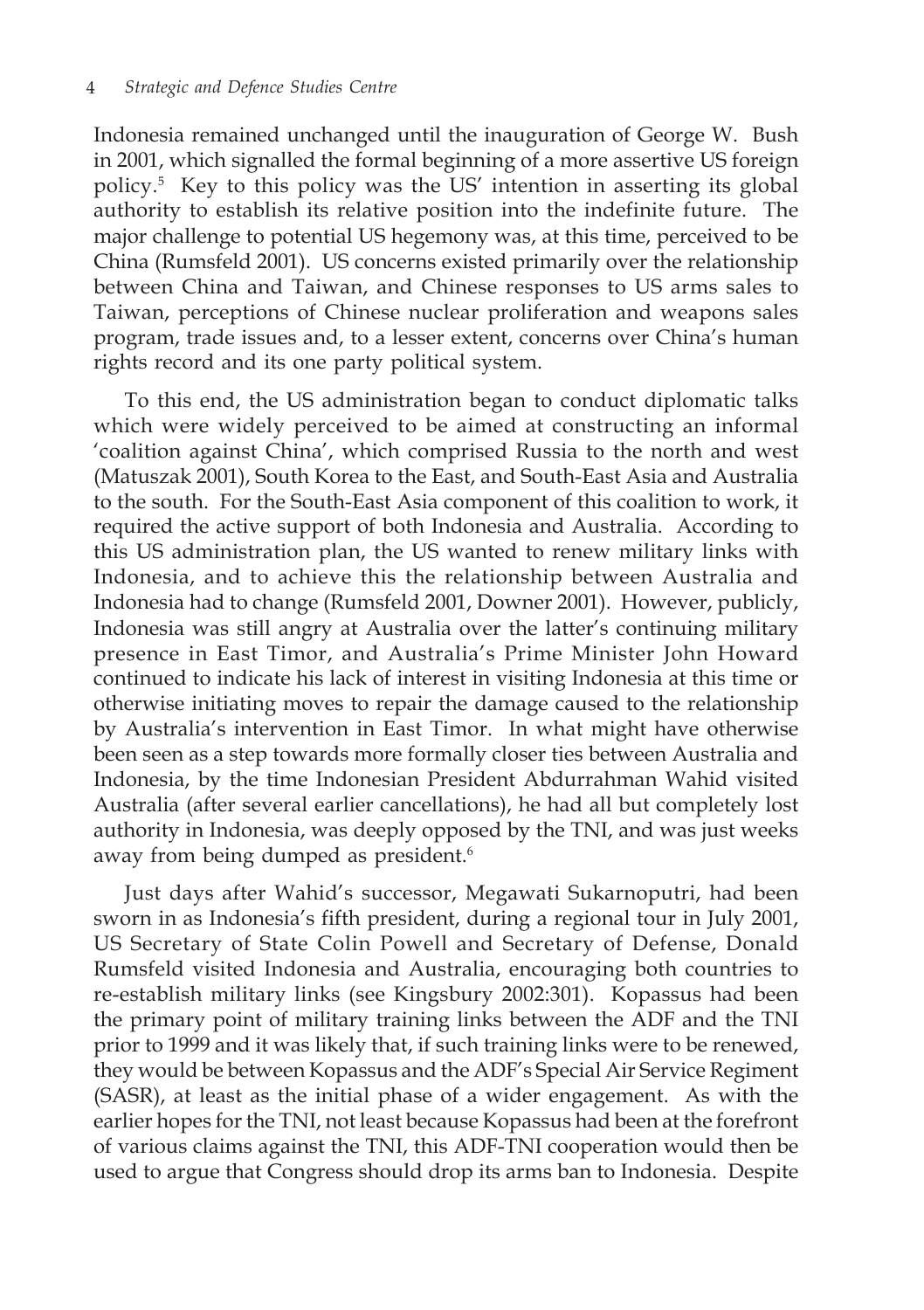closer military co-operation being endorsed by Australian Defence Minister, Senator Robert Hill, continuing domestic Australian sensitivity over the TNI's role in East Timor (which was spearheaded by Kopassus) precluded such a move at that time.

But, as Indonesian President Megawati Sukarnoputri's senior advisor Rizal Mallarangeng called it, 'the blessing of September 11' (Klein 2003) changed all that. This change in circumstances was reinforced in Australia by the nightclub bombing in Bali on 12 October 2002, killing 88 Australians of 202 fatalities, with many more injured. This bombing belatedly raised the issue of Islamic terrorism in Indonesia, and genuinely horrified effectively all of Australia, thus allowing domestic politicians the opportunity to use this concern as the basis for putting forward 'security' policies that would probably have otherwise been unacceptable. The issue of 'terrorism' generally and Islamic terrorism in particular had been on at least part of the public agenda in Indonesia since at least late 2000, when armed members of the Laskar Jihad militia (primarily from Java) travelled to Ambon and northern Maluku to engage in fighting against Christian militias operating there against local Islamic militias. There were numerous reports at this time that the Laskar Jihad militia had been in part trained and armed by members of the TNI, including Kopassus, as well as by veterans returned from fighting against Soviet forces in Afghanistan.7 Laskar Jihad was the largest of the Islamic militias formed at around this time; others included the smaller but more highly trained Laskar Mujahidin, the Sulawesi-based Laskar Jundullah and, at this time, the almost completely unknown Jema'ah Islamiyah (JI) organisation (it now seems there were also other, smaller organisations or splinter groups around from this time). The above-named groups were represented on the Majelis Mujahidin Indonesia (Indonesia Holy Struggle/War Fighters' Council) under the chairmanship of Abu Bakar Ba'asyir, who was later claimed to be the spiritual leader of JI, which was held responsible for the 2002 Bali nightclub attacks, and other bombing attacks in Jakarta and elsewhere at different times (see ICG 2003a, 2002a).

Indonesia was reluctant to be drawn too closely into the US 'war on terrorism', at least in its international guise, as it was widely perceived to be less a war against 'terrorists' as such and more a war against Islam. As the world's largest Islamic state (approximately 88 per cent of its 220-plus million people) and with political parties either explicitly Islamic or informed by Islam comprising 44 per cent of the 1999 vote, there was a great deal of sensitivity about this 'war'. However, the 'war' provided a rationalisation for a series of moves that would have been politically unacceptable in a less threatened political environment. After Afghanistan, the 'blessing of September 11' helped rationalise the US' bid for control of Iraq, suppression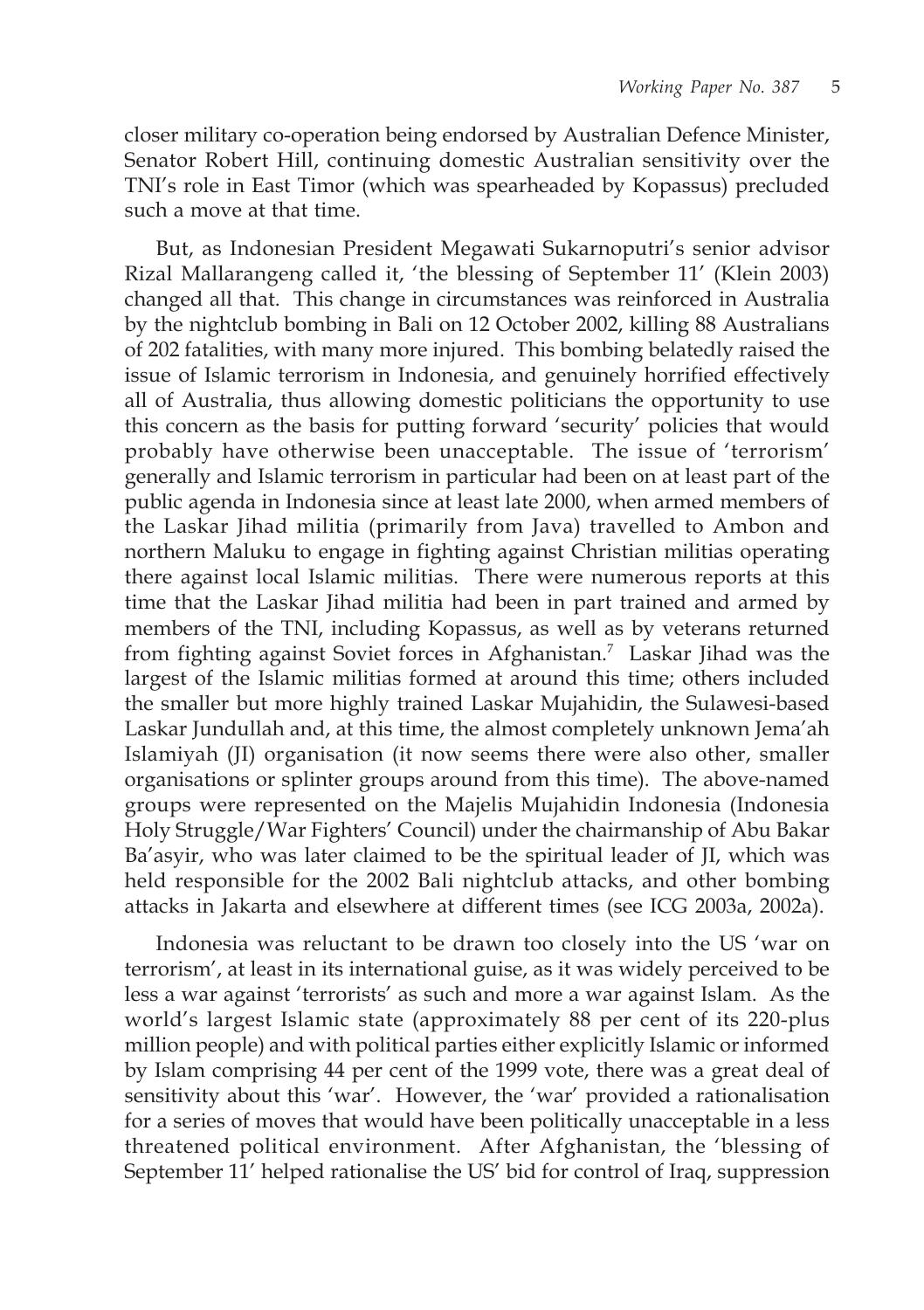of trade unionists in the Philippines, a renewed war by the TNI against separatists in Aceh, and increased intelligence and detention measures in Australia. With the continuing threat of terrorism emanating from Indonesia, this 'blessing' also allowed the Australian government to push through parliament the renewal of links with Kopassus. However, as a consequence of pressure brought to bear in Australia's parliament by the Opposition foreign affairs spokesman, Kevin Rudd, links with Kopassus were to explicitly only be with the 'counter-terror' section (Detasemen 81) and, according to Australian Foreign Minister Alexander Downer, precluding those members who were known to have abused human rights. Within days, the US Deputy Secretary of State Richard Armitage endorsed the renewal of Kopassus-ADF links (Millett, Wilkinson and Moore 2003).

The argument put by the Australian government (and by Dupont in 2003) for the renewal of training links was that, should Australian citizens be taken hostage by terrorists in Indonesia, only Detasemen 81 had the capacity to free them. There was an implicit assumption that Australia would not be allowed to send in its own CT groups in the event of such a kidnapping, even though this is precisely what Indonesia had done in Thailand in 1981, which led to the establishment of Detasemen 81 (hence the '81' of the name<sup>8</sup>, see Conboy 2003a:292). That renewed links between the ADF and Kopassus would only be with the 'counter-terror' Detasemen 81 was, however, disingenuous. All members of Detasemen 81 were and still are drawn from Kopassus 'dirty tricks' Detasemen Sandhi Yudha (Den Sandha – Covert War Detachment).9 Den Sandha engages in such activities as assassination (eg, Papuan independence leader Theys Eluay), kidnapping, 'terror' (according to its training manual) and so on (TNI MB 1999). Beyond Detasemen 81 members being drawn from Den Sandha, there is also a rotation of staff between groups, especially Groups III, Den Sandha and Detasemen 81, and a high level of overlap of functions in the field, despite the formal separation of tasks between the groups. Group III and Den Sandha members are in turn drawn from other Kopassus units, and there is a high degree of interchange between the functions of the groups.

The history of Kopassus' various 'groups' terrorising Indonesian citizens, not to mention its links with Laskar Jihad and other militias, is both long and, at the time of writing, substantially unchanged. For example, Kopassus was directly implicated in the murder of West Papuan independence leader Theys Eluay and this order to lower Kopassus ranks was reported in Indonesia to have come from a Kopassus Den Sandha captain, who in turn had passed on the order from a lieutenant-colonel before which it had come from an intelligence body operating outside the formal Kopassus command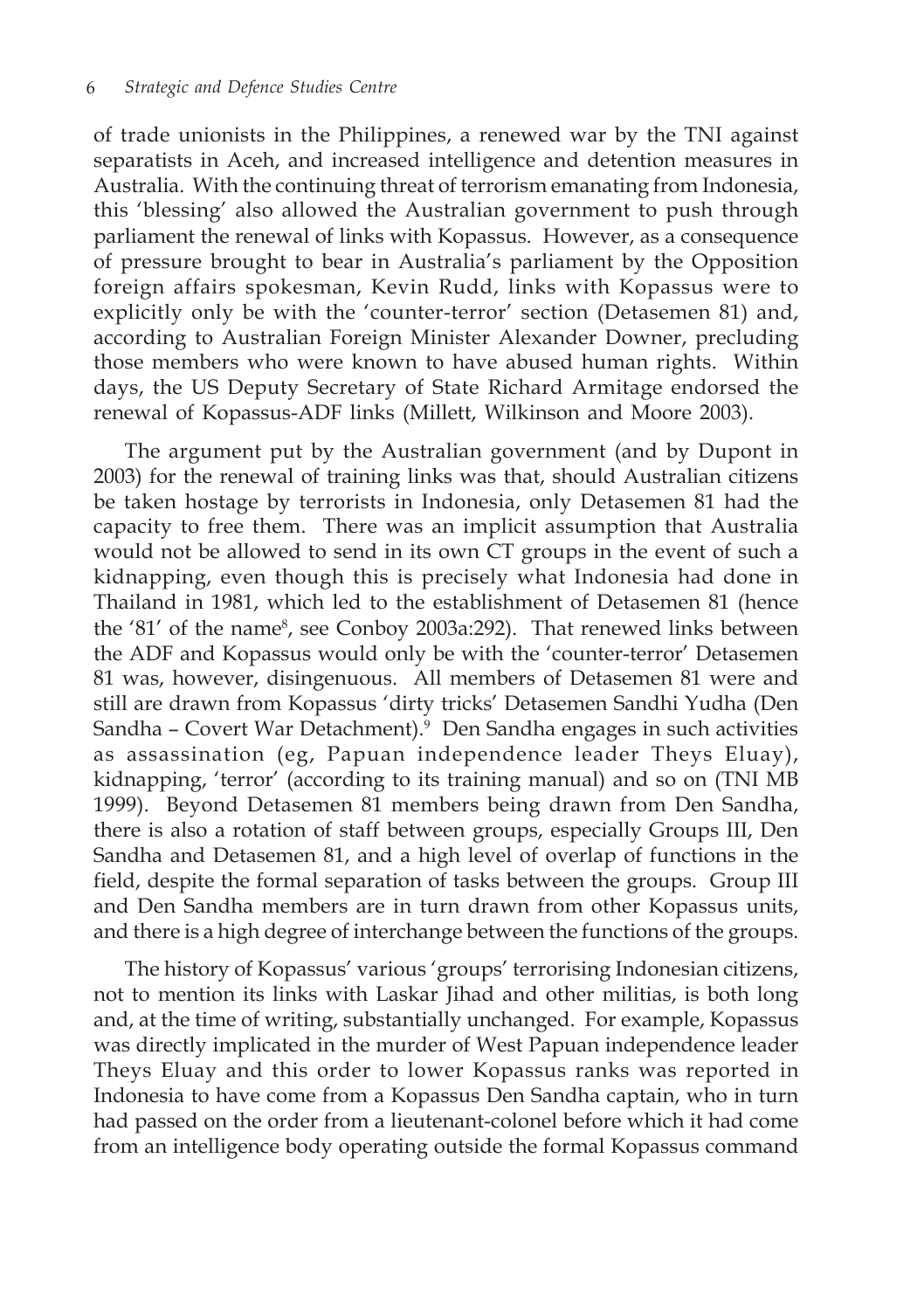structure, claimed to be Badan Intelijen Negara (BIN – State Intelligence Agency) (Ardi and Hadriani 2002, Maha et al 2002). However, if this order had come from within BIN via Badan ABRI Intelijen Strategis (BAIS – Armed Forces Strategic Intelligence Agency), this would have put Kopassus within the formal chain of command, even though such orders would still almost certainly have been informal. Nine Kopassus members, including two officers, ended up being charged over the murder. Seven were subsequently convicted, receiving sentences of between two and three and a half years (indicating the corruption of the legal system rather than the unimportance of the charges). Given Kopassus' intelligence function, its historical links with intelligence agencies<sup>10</sup> and the senior positions occupied by some former Kopassus officers (eg, the head of the National Intelligence Agency — Badan Intelijen Negara — is General Abdullah Mahmud Hendropriyono, who is a former Kopassus and intelligence officer<sup>11</sup>), receiving an order to kill Eluay was in keeping with Kopassus' sometimes unconventional 'chain of command'.

Kopassus' links to Indonesia's intelligence agencies raises the further issue of both Kopassus and the intelligence agencies' relationships with several of Indonesia's militia organisations, in particular Laskar Jihad and Jema'ah Islamiyah. It has been relatively common knowledge that the State Intelligence Agency (Badan Intelijen Negara – BIN) and its predecessor, Bakin, had infiltrated radical Islamic organisations such as Jema'ah Islamiyah and its predecessors (including Komando Jihad and Dar'ul Islam/ Negara Islam Indonesia (NII)), (see Laksamana.Net 2002a, Conboy 2003b:ch9) as a means of being aware of their activities and using them for other political purposes, such as 'sting' operations. For example, in what amounted to a 'sting' operation in the mid to late 1970s, the Indonesian covert operations unit Opsus (Operasi Khussus - Special Operations<sup>12</sup>) encouraged a number of radical Muslims who had links to the Dar'ul Islam/ NII movement to again press for an Islamic state (Laksamana.Net 2002b). The intention by Opsus was to both further legitimise the New Order government's authoritarian capacity, and to discredit radical Islam, which it viewed as a potential threat to state order and security. This group, dubbed 'Komando Jihad' by the Indonesian government<sup>13</sup>, or activists closely linked to it, in 1981 hijacked a Garuda aircraft to Bangkok and in 1985 bombed the Borobudur Buddhist temple in Central Java. The 1981 hijacking was ended by a group from Kopassandha (Komando Pasukan Sandhi Yudha, or Covert War Force Command — a previous name for Kopassus), who boarded the plane and killed three of the hijackers (one of whom was shot dead while being escorted from the plane), the other two being killed on the return flight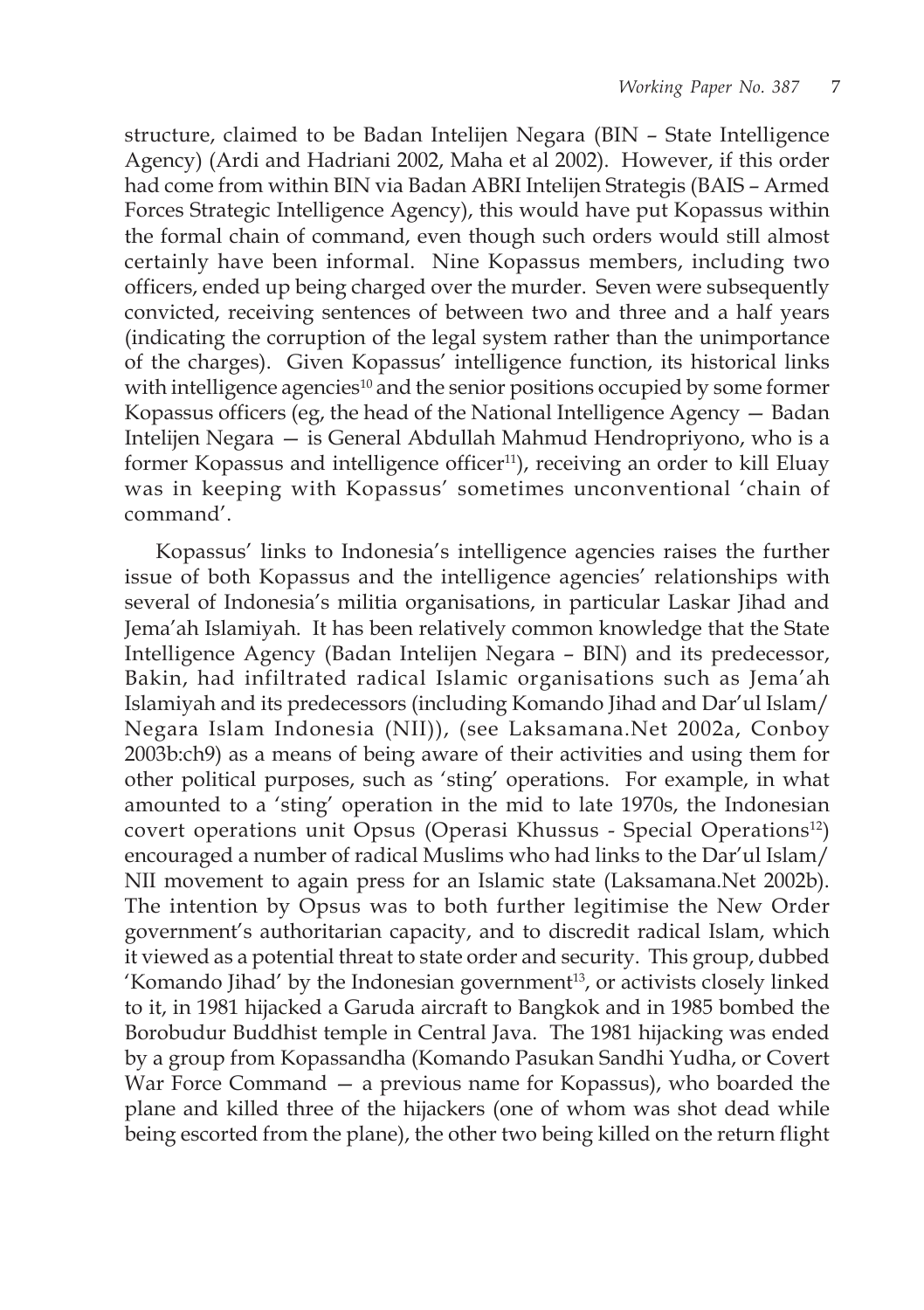to Jakarta (Conboy 2003a:ch19). It was from this operation — Operasi Woyla — that Detasemen 81 was founded. Remaining members of this Islamic group were arrested and jailed, disappeared, or fled into exile (a number doing so after they were released from jail). It was from this group, according to court documents from the 1980s, that members of Komando Jihad referred to the establishment of an organisation, continuing on from Dar'ul Islam, known as Jema'ah Islamiyah (ICJ 2002:8, 12). Military intelligence, of which Kopassus remains an integral part, retained links with and operatives within DI/NII and its off-shoots, which in part explains the success of Kopassus' involvement in tracking down those responsible for the 2002 nightclub attacks in Bali.

Apart from the Bangkok aircraft hijack, Kopassus has only undertaken two other hostage rescues. The first was an aborted and hence unsuccessful mission into Papua New Guinea in pursuit of Free Papua Organisation (Organisasi Papua Merdeka – OPM) guerrillas and 22 hostages (36 had earlier been rescued by ordinary Territorial infantry) in May 1982. The second hostage rescue mission was when Kopassus was involved in attempting to rescue European and Indonesian hostages held by members of the OPM in West Papua for over four months in 1996.14 Not only did Kopassus fail to track down the hostage-takers, despite being within a couple of kilometres of them on a number of occasions, but despite taking the credit for rescuing them, the hostages were actually released by their captors, with two Indonesians being killed. The hostages found their own way to a local TNI territorial patrol (Start 1997:ch22). Such success that Kopassus was able to claim, from at least pressuring the OPM into releasing the hostages, can in large part be attributed to South African mercenaries (from Executive Outcomes) who were working with Kopassus members on that operation.

Beyond one successful operation and two failed operations<sup>15</sup>, Kopassus has also been implicated in a large number of criminal and anti-civilian activities. For example, Kopassus was implicated in the murder of one Indonesian and two US school teachers and the wounding of several others in an ambush near Timika, West Papua, in September 2002, and was involved in the formation and training of anti-independence militias in West Papua (see Davies 2001:pt5, Martinkus 2003) and Aceh (Robinson 2001:23016). This is not to mention Kopassus' involvement in 'off-line' units such as Tim Mawar (Rose Team)<sup>17</sup>, which kidnapped at least nine student activists<sup>18</sup> between December 1997 and May 1998, its long history of political assassination, bombing the Jakarta Stock Exchange on 13 September 2000 (killing 15 people, for which two Kopassus members were convicted) and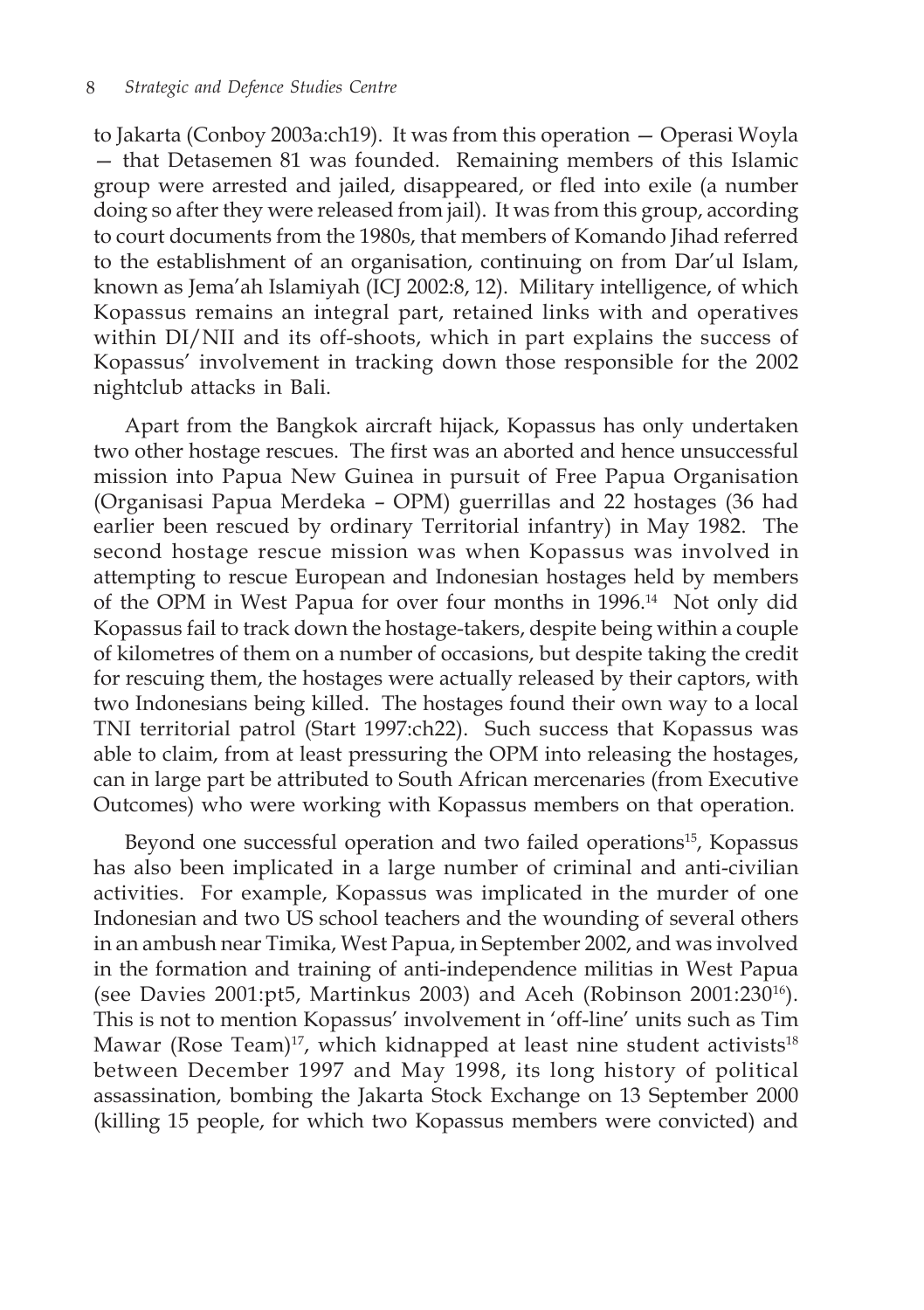other covert activities (such as the attack at Batugade, Portuguese Timor, on 7 October 1975, and the attack at Balibo, Portuguese Timor, on 11 November 1975, in which 5 resident Australian journalists were summarily killed<sup>19</sup>). Despite this history Kopassus members have rarely been held accountable for their crimes. As Rabasa and Haseman note: '… up to the present time, Kopassus personnel have effectively been protected from investigation and prosecution for wrongdoing.' (2002:17) When Kopassus chief Major-General Sriyanto Muntasram went to court charged with murder in 2003, Kopassus members formed a sort of 'honour guard' for him and crammed the court, and members charged with or convicted of crimes such as murder have been honoured as heroes by their colleagues.

Even Dupont notes that Kopassus 'has also been accused of banditry, warlordism and a multitude of nefarious criminal practices ranging from illicit timber felling, to sabotage, contract killings and drug running'. Dupont continues: 'While some of these accusations are undoubtedly true, it would be a mistake to think of Kopassus only, or even primarily, in these terms.' (2003:2) While it would be incorrect to think of Kopassus 'only' in these terms, given its specialist military and intelligence function, that Kopassus has only ever acted against Indonesian citizens and has been widely viewed within Indonesia as a type of praetorian guard, first for Suharto and then for conservative senior army officers, it is difficult to conceptualise Kopassus as other than a deeply and fundamentally flawed organisation. Even Dupont acknowledges that Kopassus was used as a 'kind of praetorian guard' in the mid-1990s, but attributes the debasement of the organisation to 'venal politicians and ambitious career officers who have manipulated the unit for personal gain' (2003:2). Two problems arise here, the first being that Kopassus members very often act in their own specific interests as well as for perceived wider interests, including an intense, narrowly defined and absolute sense of nationalism, as well as under the (in)direct orders of superior officers and others. The second problem is that, even if Kopassus members were simply cats' paws for unscrupulous politicians and officers (which is hard to sustain alone), Indonesian politicians and military officers have demonstrated time and again in the post-Suharto era that little if anything of substance has changed either with that organisation or with their relations to it. That is, the uses to which Kopassus have been put by various 'venal' elements have not desisted. Indeed, one could legitimately argue that Kopassus is the most pure expression of the TNI, which is in turn a symbiotic element — almost certainly the most important — of an incoherent, corrupt, exploitative, fractured and often predatory state (see Evans 1995, Kingsbury 2003:ch6).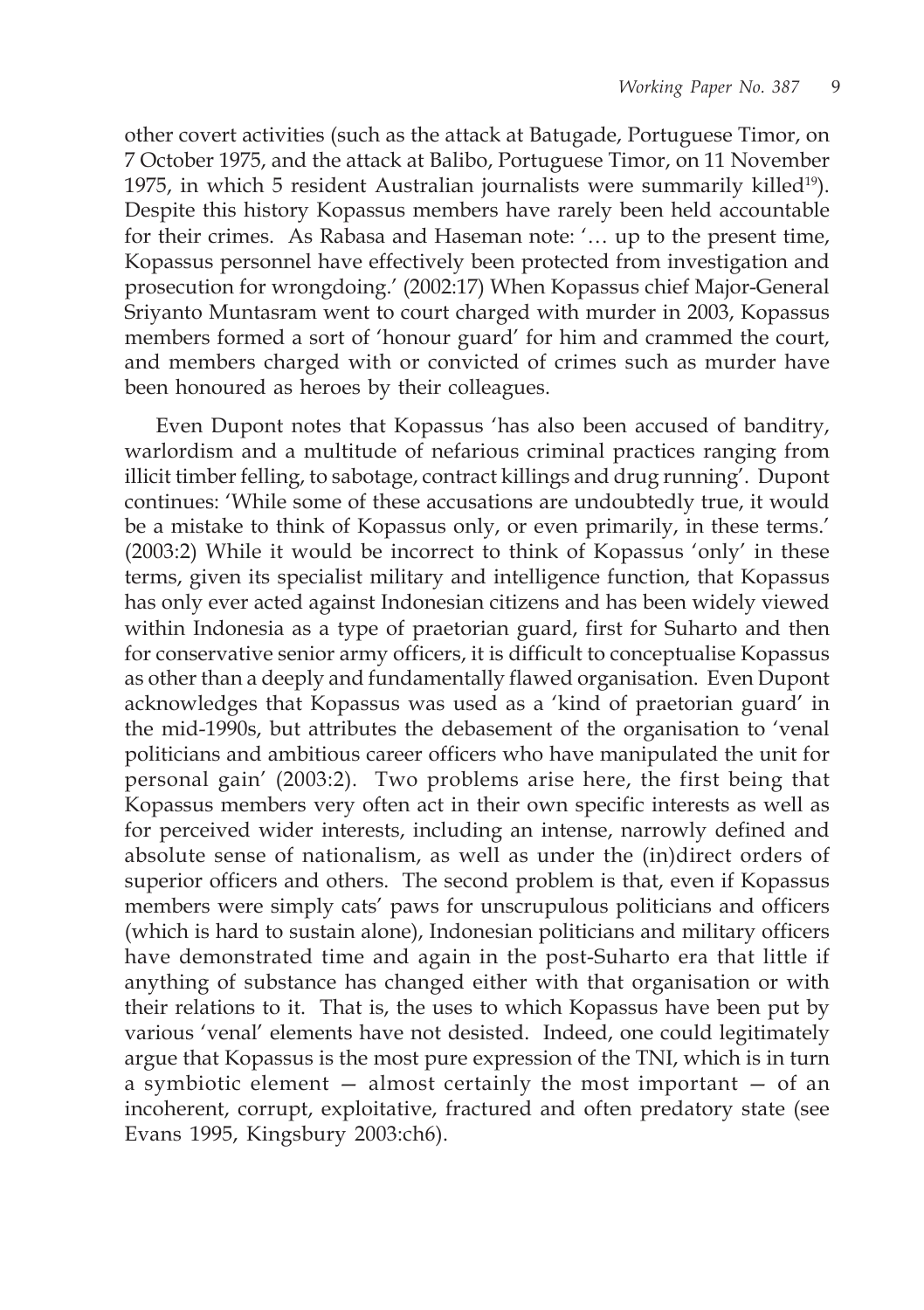In those societies that correspond to a type of Weberian rational-legal political structure, any organisation that even remotely corresponded to Kopassus' history would be (and in many cases has been) called into disrepute, resulting in either total disbanding or radical restructuring. The very substantial flaws in Kopassus are in part institutional and cultural, and in part structural and organisational, yet it has undergone neither disbandment nor radical restructuring. This in turn can be attributed to the larger organisation of which Kopassus is an exemplary part, the TNI, and its own refusal to be radically — or even meaningfully — reformed.

In that the TNI — and Kopassus — was supposed to have undergone a 'reform' process in line with Indonesia's democratisation in the post-Suharto era, this process appears to have touched it very lightly, apart from limiting (with the intention of ultimately removing) the military's legislative representation. Indeed, the prevailing view among most observers of the TNI is that its reform process, under the rubric of the 'New Paradigm' (*paradim baru*), stalled by 2000 (see Kingsbury 2003b:chs 4, 6, Honna 2003:178, 184- 94, Fabiola 2003, Dupont 2003:3, ICG 2002b, 2003b, The Editors 2000) and, by 2003 and the renewing of military operations in Aceh in May and the passing of the new armed forces bill<sup>20</sup>, had gone backwards (Riefqi 2004). Based on evidence of its activities in Aceh, West Papua and elsewhere, there is no evidence to support any claim that reform had touched on Kopassus at all <sup>21</sup>

Given this lack of reform and the interchanging of Kopassus unit roles<sup>22</sup>, it was therefore not surprising that Detasemen 81 members — those who supposedly have an exclusive 'counter-terror' function — had been (and presumably continued to be) involved in combat operations against GAM guerrillas in Aceh. The involvement of Detasemen 81 members in combat operations in Aceh is known because in August 2003 there was a public report of a Detasemen 81 member<sup>23</sup> being killed in North Aceh, interestingly enough in an area with perhaps the highest incidence to that time of human rights abuses in a campaign marked by such abuses. Other Kopassus units retained a high profile in the Aceh conflict, and were frequently claimed by GAM members and NGOs to be involved in kidnappings, disappearances and assassinations of GAM members, suspected GAM sympathisers, and uninvolved civilians.

## **An Australian initiative?**

Despite the TNI's generally poor reputation and the Kopassus' reputation for being at the more offensive end of the TNI's less palatable activities, the idea of renewing military links between Australia and Indonesia had been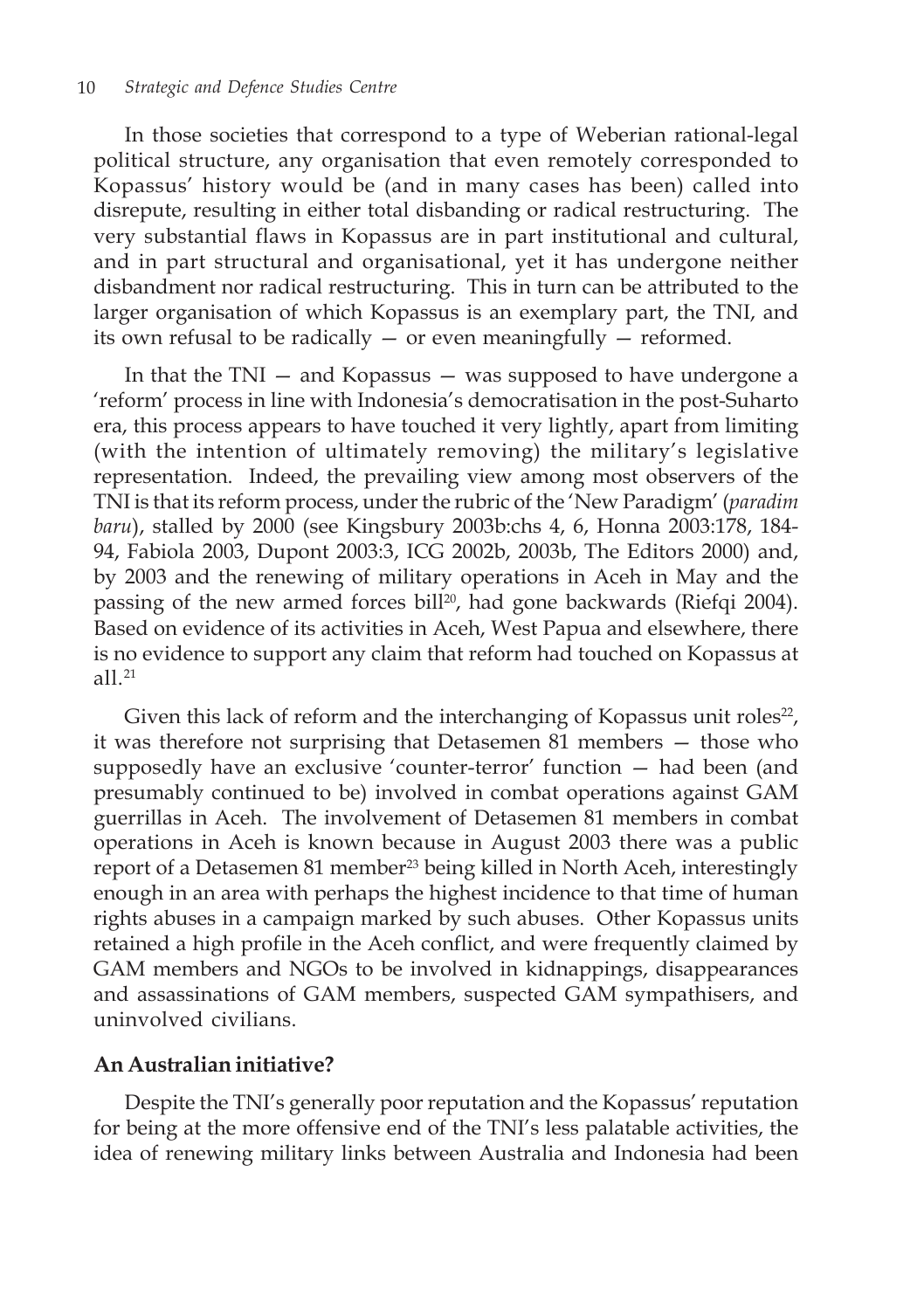discussed within Australian government departments as early as the beginning of 2002. Privately, and months prior to the Bali bombings in October 2002, a senior official in the Australian Department of Foreign Affairs and Trade said that the Australian government even then wanted to renew ADF-TNI links, but would do so very gradually, to avoid a domestic backlash. This official suggested that such links initially be introduced through 'benign' academic training programs. Such programs could then be 'broadened' to include less academic and more conventional forms of training, in particular that of special forces and, within that, of counterterrorist branches. The purpose of this proposed renewal of training was suggested to be a part of rebuilding Australia-Indonesia bilateral relations. There was no mention at this meeting of involving the US.

The Bali bombings, however, removed the coyness from what was beginning to look like flirtatious glances again in Indonesia's way, allowing pro-engagement supporters in the Department of Foreign Affairs and Trade, the Department of Defence, and in the Australian National University to propose renewing training links. With a little more prompting from the United States, Australia was ready to publicly renew links with the TNI, playing on a sense of domestic insecurity and the argument that 'September 11 (or in Australia's case, October 12) changed everything'. It did not, of course, but it was an exceptionally effective political ploy in other areas, and may have conceivably worked in this. However, the proviso agreed to by the government due to political pressure as a consequence of Kopassus' appalling human rights record meant that a list of names of unwelcome Kopassus members was eventually forwarded to the Indonesian government and then to the TNI.

### **The unravelling**

It was not surprising, given the ethical complexities of the situation, that the practical component of the renewal of links between the ADF and Kopassus came undone before it had even started. The head of Kopassus, Major-General Sriyanto Muntasram, and 10 other Kopassus members, were invited to Australia in October 2003 by the Australian government ostensibly to look at security for the World Rugby Cup then about to be staged.<sup>24</sup> This was to have been the first official, and low-key, broaching of the renewed relationship. However, the ADF officially pointed out that Sriyanto was at that time awaiting trial on a charge of murder, for ordering his troops to open fire in what is known as the Tanjung Priok massacre of 12 September 1984, in which soldiers shot unarmed Muslim protesters in a north Jakarta port-side neighbourhood, killing at least 33 and wounding at least 55 others. The Australian government, aware of the likely protests, media coverage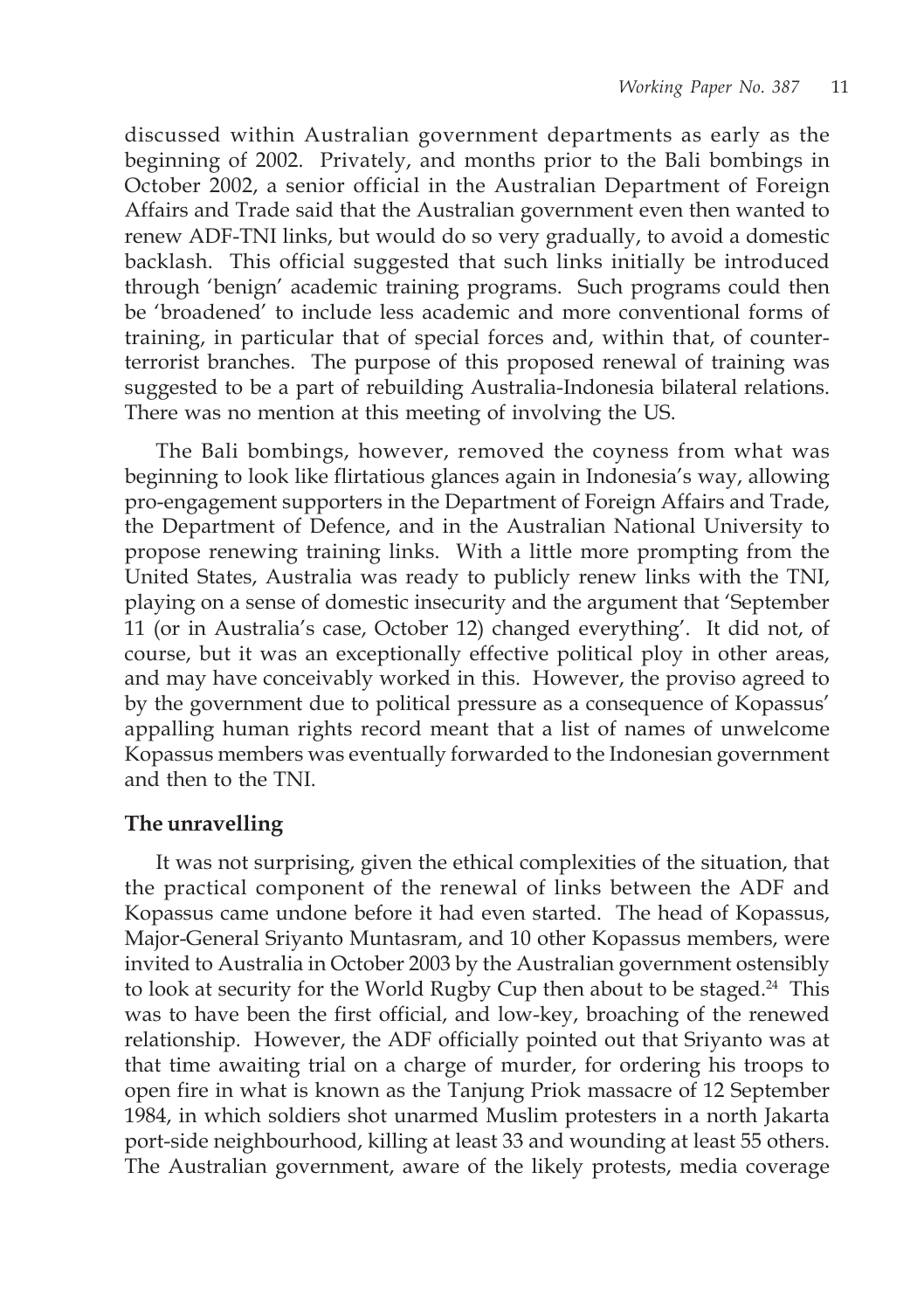and political embarrassment that Sriyanto's visit could therefore cause in Australia, quickly backed away from the invitation. The Australian Foreign Minister, Alexander Downer, told ABC Radio's 'World Today' program that: '… it's inappropriate for the Australian Defence Force to be involved in training with people in the Indonesian military, or for that matter in the Indonesian system generally, who have been involved in, and in some cases charged with, egregious human rights abuses.' (Downer 2003). Several other Kopassus members from the visiting party were also barred by Australia (Moore 2003). In response, the TNI objected to Australia vetting its members, with Sriyanto saying it was not appropriate for 'a best friend' to impose conditions on such a visit. The visit by Sriyanto and other Kopassus members was thereby cancelled and a subsequent joint-counter-terrorism exercise for late 2003 was put on hold and eventually abandoned.

## **Conclusion**

It is clear that Kopassus has been an organisation that has frequently if not exclusively operated in an illegal manner, and that it has a substantial and serious history of human rights abuses, even by Indonesia's own somewhat flexible standards. Based on evidence since 1998, it appears that Kopassus has not altered its methods of operation to bring them more into line with wider (if sometimes failed) political reform processes, and that indeed the organisation of which it is a part, the TNI, has itself only undergone the most cursory reforms. That is, the reasons why Australia regarded it as appropriate to end its links with the TNI generally and Kopassus specifically have not abated, and have in fact been reconfirmed by a range of events, in particular in East Timor, West Papua, Aceh and elsewhere, not to mention Kopassus' still ambiguous relationship with Indonesia's radical Islamic militia organisations and the link between its intelligence function and the genealogy of terrorist groups including Jema'ah Islamiyah.

The argument that Australia needs to re-engage with Kopassus, and in particular its counter-terror unit, as a consequence of the increased risk of terrorism therefore fails on a number of grounds. Initially, by any meaningful definition, even recognising that it does have other roles, Kopassus has been and remains a (state) terrorist organisation, and has had (and most likely retains) close links with, or with members of, other terrorist organisations. Kopassus' counter-terrorist unit, Detasemen 81, has a high degree of inter-operability with other Kopassus units, and is drawn from such units, including 'bayonet' units and the 'dirty tricks' Den Sandha. That is, Detasemen 81 is not exclusively a counter-terror unit, and most of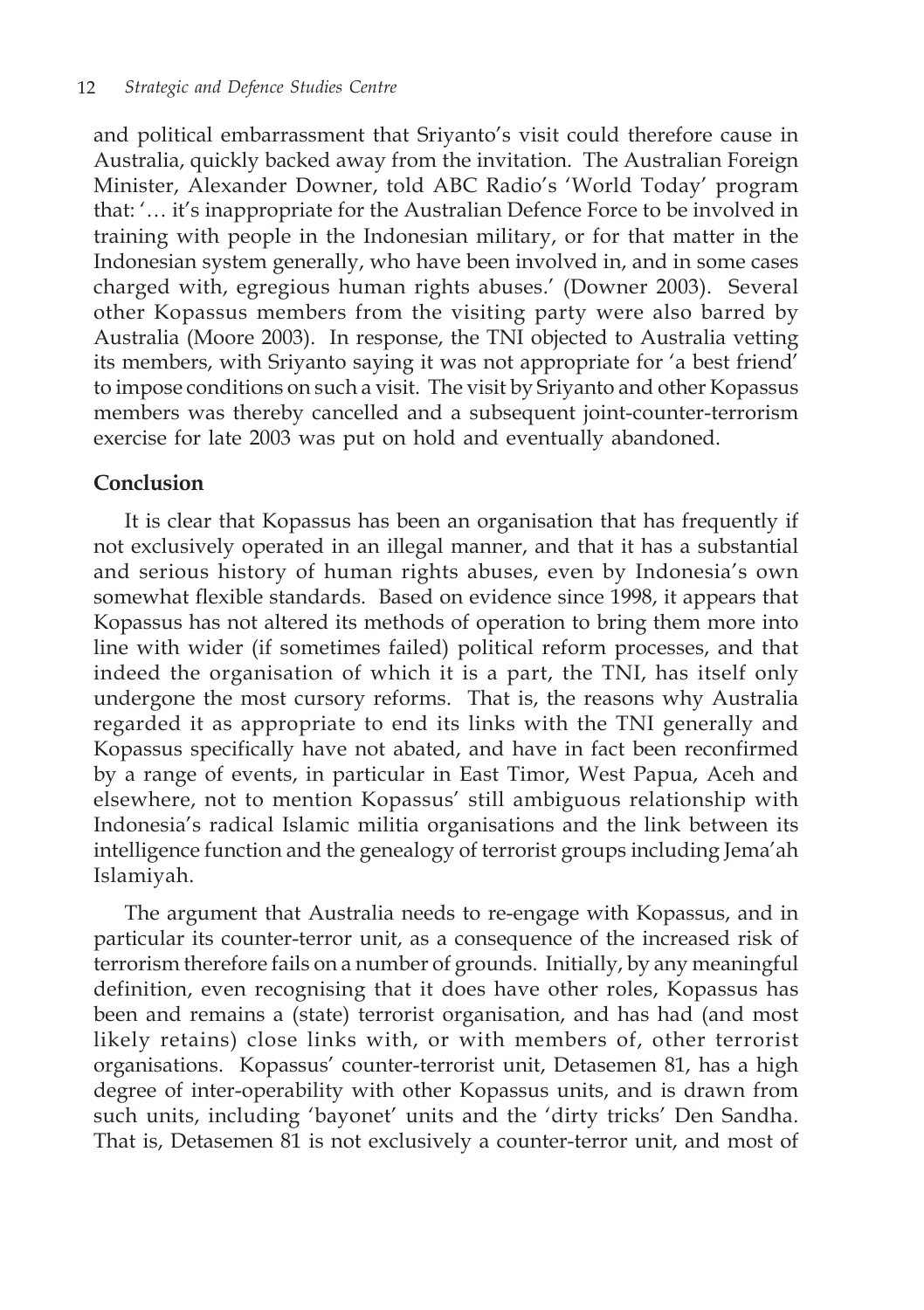its operations have not been related to hostage release or terrorism in any conventionally defined sense. Where Detasemen 81 has a history of hostage release, apart from the foray from which the unit was created, it has not had a history of success. Given its sometimes haphazard approach to operations, such as a botched helicopter exercise near Lhokseumawe, Aceh on 4 October 2003 in which eight Detasemen 81 members were killed, there is no certainty that any future operation by Kopassus would be any more successful.

Beyond issues relating to Kopassus as such, the argument that the ADF should renew links in response to combating a rise in regional terrorism is spurious. Regional terrorism has only on one occasion affected Australian citizens, and on this occasion the Indonesian government and in particular its intelligence agencies, including Kopassus, were well aware of the development of organisations both directly and indirectly linked to that event, yet did not act to thwart them. Indeed, the 'rise of terrorism' has worked in favour of the TNI, especially in helping justify renewed operations against separatists in Aceh, and in favour of Kopassus in particular by focusing on the heightened necessity for its 'counter-terror' function. As importantly, the argument that the ADF should renew links with Kopassus does not accurately reflect a potential for hostage release situations, noting that, with the exception of the hijacking of the aircraft Woyla to Bangkok in 1981, Islamic terrorists to date have used bombs rather than taking hostages. Rather, the resumption of SASR-Kopassus links is designed to fit in with a broader plan for renewed ADF-TNI links. This in turn reflects both the desire of the TNI as a means of persuading the US Congress to lift its arms ban, and by the US Administration for building a global coalition of allies as a part of a variously defined global agenda (previously China, then 'terrorism').

Where there is a need to further develop security cooperation with Indonesia, as the United States has lately recognised, this should be undertaken with the appropriate civilian body, the police; in this case the Satgas Gegana bomb disposal/counter-terrorist unit of the National Police Mobile Brigade (Brimob).<sup>25</sup> This is not to suggest that Indonesia's police are not brutal, corrupt, especially well trained or that they do not function in many cases in exactly the same manner as the army. The police tend to fail on each of these counts. However, unlike the TNI generally and Kopassus in particular, the police are largely under civilian control, and the division between the police and the military on 1 April 1999 has increasingly recognised that internal security is, or should be, primarily the responsibility of the police. That the Indonesian police worked so closely and successfully with Australian Federal Police in investigating the 2002 Bali bombings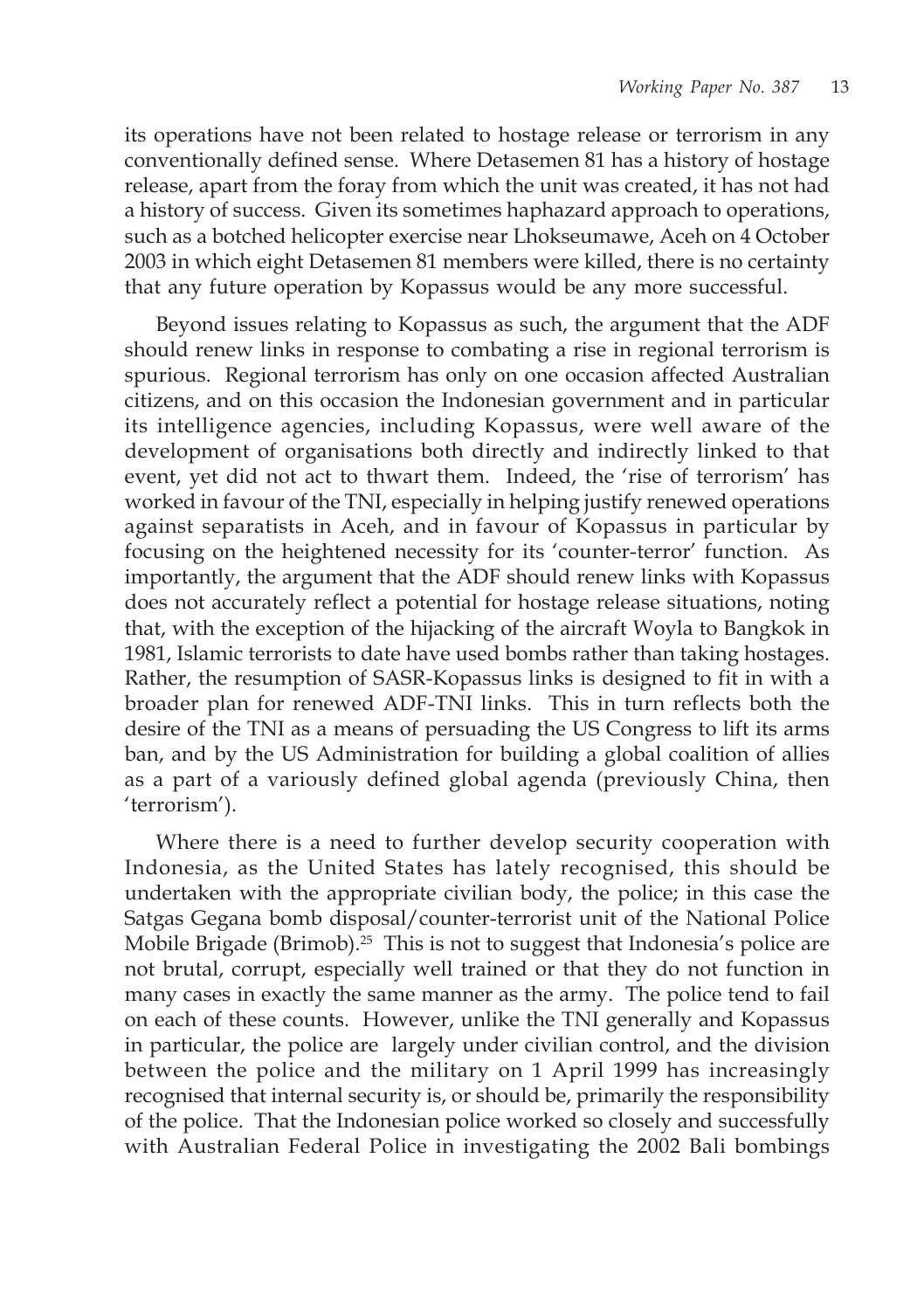indicates that this civilian-controlled relationship has considerable counterterror potential if, in fact, counter-terrorism is genuinely Australia's prime concern.

More probable, though, beyond addressing both the TNI's and the US Administration's interests, and returning to previous Australian practice, links with Kopassus and hence the TNI are seen by certain members of Australia's foreign affairs élite as central to restoring relations with the Indonesian government, based on the principle that the TNI remains a, and probably the, key actor in the state. This latter point, however, is underpinned by a narrow understanding of 'realism' in International Relations theory, which assumes that the internal affairs of a state do not influence its external relations. On this final point, as the downfall of Suharto showed, and the continuing chaos over Indonesia's process of democratisation attests (best exemplified by the departure of East Timor from the state), Indonesia's internal dynamics have a profound impact on its external relations. So too do Australia's domestic politics impact directly on its external relations (exemplified by the ban on certain Kopassus members).

That is to say, Kopassus has not changed and is not likely to change, and a substantial proportion of Kopassus' role will therefore continue to be understood in Australia (and elsewhere, such as the United States) as profoundly inappropriate and morally and legally unacceptable. Dupont says: 'Moral foreign policies are fine in principle but fraught with practical difficulties.' (2003:3) Yet, as has been demonstrated, political decisions that ignore prevailing moral standards are even less sustainable, leaving aside the nexus between public morality, ethics and law, issues of universal human rights and various global covenants on war crimes and genocide. Dupont also claims that renewing ADF-Kopassus links will encourage military reform in Indonesia (2003:7). In asserting this, he appears to miss the fact that many years of such links had absolutely no impact on military reform in Indonesia, and that the main Australian proponent of the argument that it would have such an impact, former Foreign Minister Gareth Evans, has since admitted this assertion was wrong (Evans 2001).

While Australia (and other countries) retain a deeply ingrained abhorrence of the activities of organisations such as Kopassus, and such organisations in turn refuse to (or are structurally incapable of) reform, any attempt at 'normalising' relations will, as they have to date, founder on a fundamental mutual incompatibility. How to constructively address this issue, however, is not the purpose of this particular paper. $26$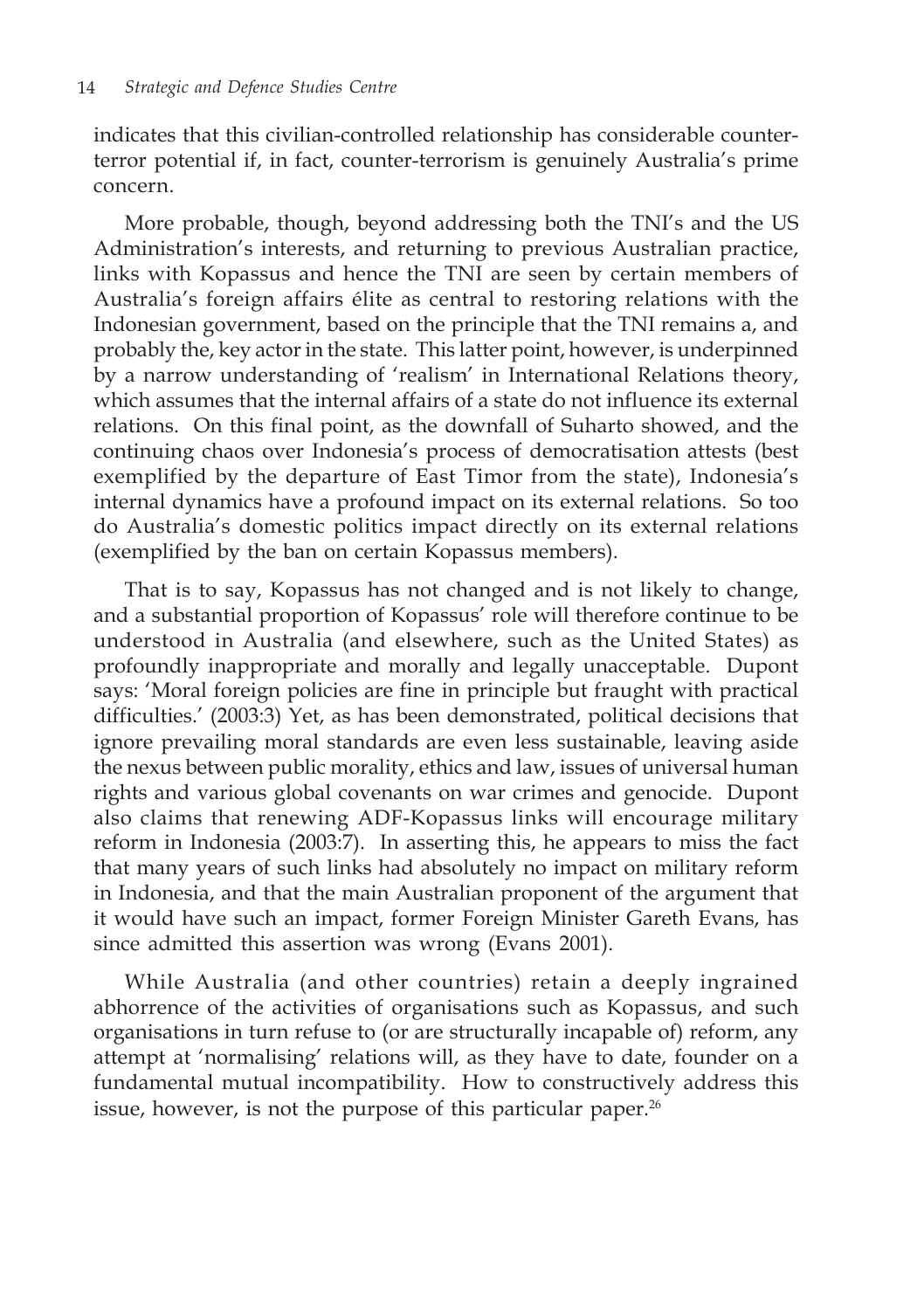# **Notes**

- <sup>1</sup> Dupont refers to Detasemen 81 as Satuan Gulangan 81. There is no word in standard Bahasa Indonesia or Javanese that equates with 'Gulangan' (although 'gulungan', originally from Javanese, means 'roll up' as in carpet or cigarette). The correct alternative nomenclature for Detasemen 81 is 'Penanggulangan Teror' ('Gultor'), or 'Counter-Terror'. The root word for 'penanggulangan' ('tackling', 'crime prevention') is 'tanggulang' ('sluice-gate'). However, most references to the unit are by its formal and more widely attributed title, 'Detachment/ Detasemen 81' (eg, Conboy 2003:292).
- <sup>2</sup> These discussions were conducted after a lecture by the author on Australia-Indonesia relations at Universitas Padjadjaran, Bandung, which was attended by a number of senior officers from the TNI's Staff Training and Command School (SESKO).
- <sup>3</sup> Australia-Indonesia military cooperation links and the Australia-Indonesia Security Agreement, signed in December 1995, were cancelled by Indonesia in September 1999.
- <sup>4</sup> The first US ban on military links (International Military Education and Training funds - IMET) was in 1992 in response to the Santa Cruz massacre of unarmed civilians by Indonesian soldiers in Dili, East Timor, the previous year. Military links were restored in 1993 under the Joint Combined Exchange and Training program (JCET), but the sale of light weapons was stopped in 1994, and expanded in 1995 and 1996 to include heavy weapons and equipment. IMET was restored in 1996 and 1997, but cancelled in mid-1997 by President Suharto following US criticism of Indonesia's human rights record. In 1999 military training and equipment transfers were banned, with the exception of very limited training in combined exercises, and later the sale of some spare parts for military transport aircraft (C-130 and CN-235). The attack on school teachers at Timika, West Papua, has since acted as a major impediment to the restoration of arms supplies and training (although there was a joint amphibious exercise between army, navy and marines corps of both countries in mid-2002, ostensibly to practise for humanitarian evacuation). A Regional Defense Counter-terrorism Fellowship program was also introduced in 2002 for the two-week non-lethal classroom training of military officers in counter-terrorism measures. Indonesian officers were not excluded from the program.
- <sup>5</sup> The Leahy-Feingold Amendment continued in place at the time of writing as a consequence of Congressional intransigence towards US Administration requests to withdraw it as law.
- The removal of Wahid from office was actively supported by senior officers in the TNI who were angry with him over his attempts to rein in military power, institute military reform from outside, and to investigate military business activities. See Kingsbury 2003b:182-5.
- <sup>7</sup> The officer, whose name was most regularly mentioned in connection with militia training, was former commander of Kostrad, Lieutenant-General Djadja Suparman. Suparman's role was believed to be in the provision and coordination of training, funding and logistics. Suparman publicly argued with 'reformist'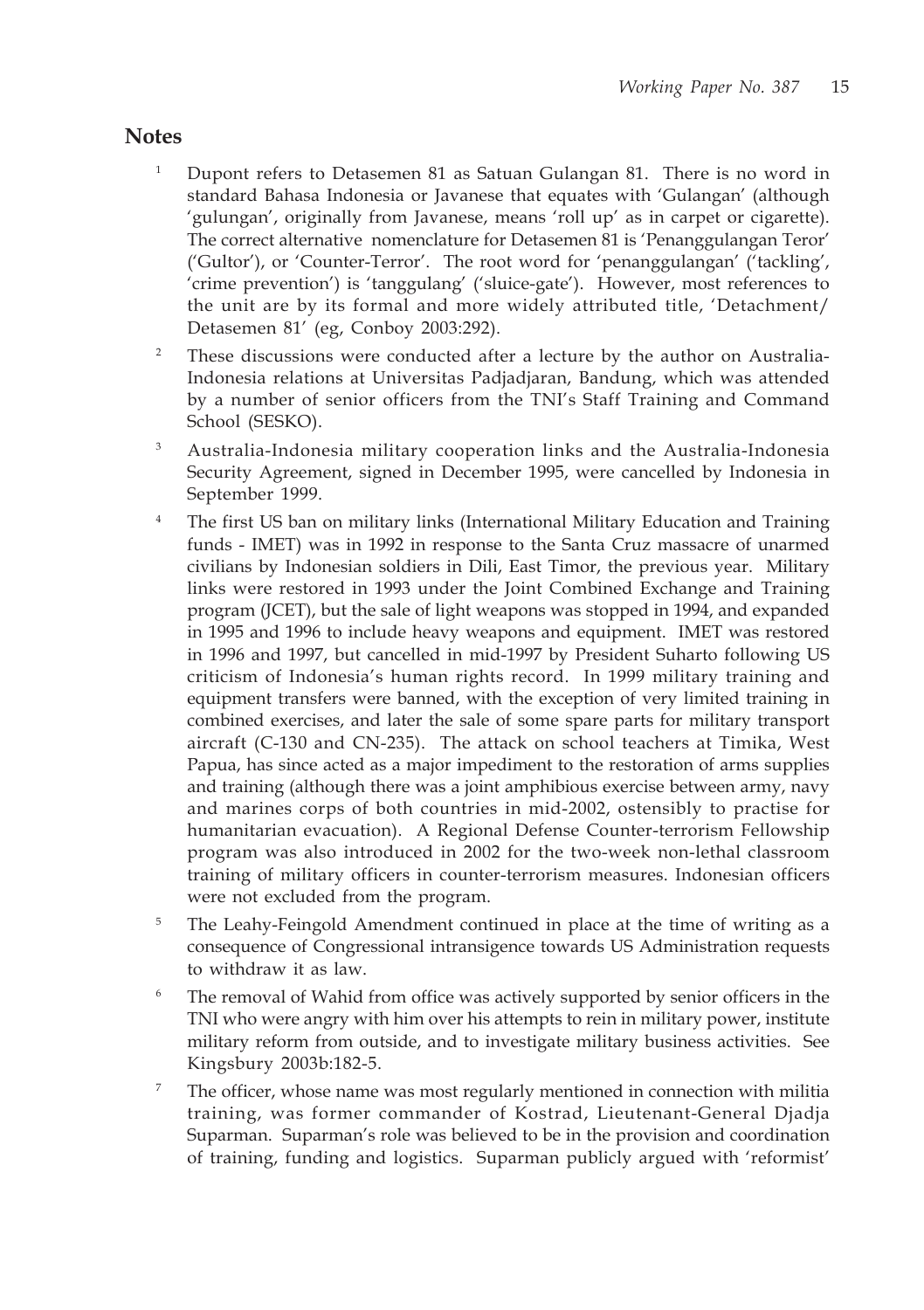(then) Brigadier-General Agus Wirahadikusumah over the future direction of the TNI. Wirahadikusumah was appointed to succeed Suparman as commander of Kostrad by President Wahid and, while in that position, uncovered the unexplained loss of US\$22 million from Kostrad's business accounts. It was understood most of this money was used to help fund Laskar Jihad, even though this same amount was repaid by Suparman after its loss was exposed. Dupont claims support for Laskar Jihad came from pro-Islamic officers (2003:3). However, the chain of directives and support for Laskar Jihad actually point to General Wiranto and his allies, such as Suparman, some of whom had also earlier been Prabowo loyalists and hence identified with the (supposedly Islamic) 'Green Faction' of the TNI. Fawthrop noted that Christian militia members claimed they had also been trained and funded by Kopassus (2002).

- Detasemen 81 was originally known as this, but its name was changed to Group V under the leadership of Major-General Prabowo Subianto (President Suharto's son-in-law), to bring it more formally into line with the other groups of Kopassus. The name was changed back in 2003 to Detasemen 81 to differentiate it from its overtly political function of the group under Prabowo and to indicate that it had otherwise been reformed. In fact, there had been no functional or normative change to the group, or to Kopassus, except for the usual rotation of staff and this name change.
- <sup>9</sup> Den Sandha was known until early 2000 as Grup IV/Group 4. As an administrative structure, Group 4 was returned to Group 3 and re-named its former generic subunit title 'Den Sandha' (Detasemen Sandhi Yudha). By way of identification, former Group 4 battalions changed their numerical prefix from 4 to 3, eg, 'Yon 41' to 'Yon 31'.
- $10$  As with other special forces, these links had always existed, explicitly through deployed 'Intelligence Taskforce' (SGI/Satgas Intel/Satuan Tugas Intelijen – Intelligence Task Force) which operates under the aegis of BAIS (and its predecessor Badan Intelijen ABRI – BIA), as well as Group III and Den Sandha's overt intelligence functions. The appointment of former Kopassus officer and deputy chief of Bakin, Benny Murdani, as head of the armed forces strengthened this link.
- <sup>11</sup> Hendropriyono had extensive service in Kopassus' 'training ground' of East Timor, and earned the moniker 'The Butcher of Lampung' for his involvement, as colonel, in leading troops against the residents of the 'Islamic' village of Talangsari, Lampung, South Sumatra on 7 February 1989, in response to the earlier death of an army officer. Up to 300 men, women and children were killed in the massacre.
- <sup>12</sup> Opsus was developed by Suharto in 1962 as an executive agency of Operation Mandala to secure West Papua under Indonesian rule. After 1966 it was technically a unit of Bakin, (Badan Intelijen Koordinasi Negara - State Intelligence Coordination Agency) although generally operating with specialist army units, usually on projects specified by Suharto.
- <sup>13</sup> There are also some claims that Komando Jihad members also used this title.
- <sup>14</sup> There were actually two kidnappings in early January 1996, with around 10 of possibly 25 or 26 hostages being quickly released and two soon after. The total number of hostages held thereafter was around 14 (different reports cite slightly different numbers of hostages taken and released).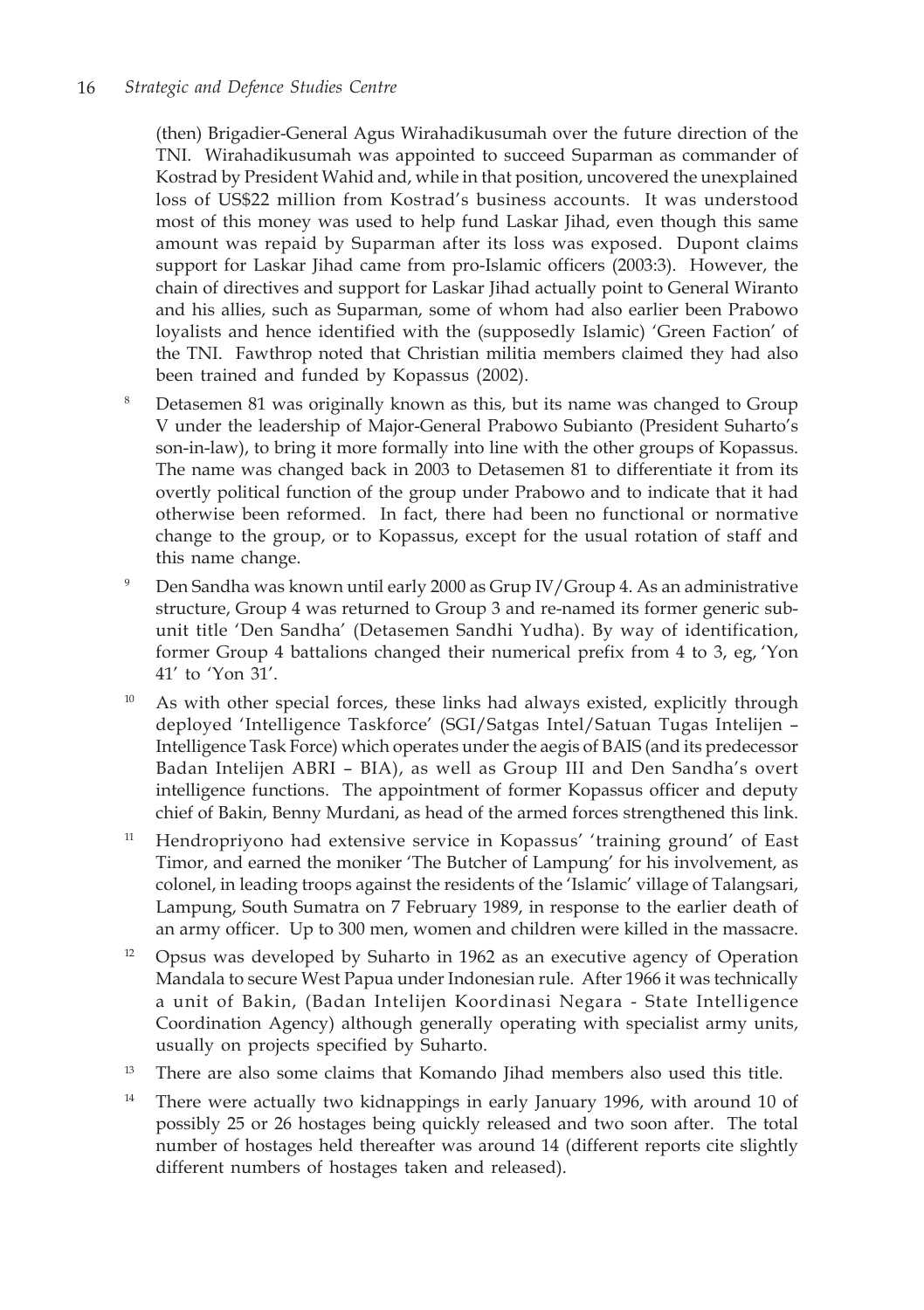- <sup>15</sup> Kopassus has been involved in a much larger number of operations involving hostages, including recent operations in Aceh. However, none of these have been 'hostage rescue' as such, and have involved large numbers of other troops, all of whom have acted in more or less conventional combat roles.
- <sup>16</sup> This was also supported by personal interviews undertaken in Aceh in September 2001 and September 2002 with local residents in the Pase district, pro-referendum activists in Banda Aceh and Lokseumawe, and with Pase district GAM commander Teuku Jamaika, September 2001. See also Kingsbury 2003b:123, 228.
- <sup>17</sup> There have been numerous such teams and single operatives, which are generically referred to as 'milsus', or 'militer khussus' (special military). Such 'milsus' are said, by various private sources, to be former Kopassus members who come back on a 'freelance' — and hence deniable — basis.
- It was believed 23 were kidnapped, but 11 Kopassus members were charged with the kidnapping of only nine. Of the other 14, one was found dead and 13 remain missing. Claims of torture of the nine by Kopassus members did not result in charges.
- <sup>19</sup> Kopassus was then known as the Resimen Para Komando Angkatan Darat (RPKAD) – Army Para Regiment Command.
- $20$  Article 19 of the bill states that the chief of defence can deploy troops without permission from the president, as well as limiting auditing of the military budget and transparency of sources of income (Riefqi 2004).
- <sup>21</sup> Kilcullen suggests that Kopassus even continues to use tactics and strategies devised for counter-insurgency in the 1950s (Kilcullen 2002).
- <sup>22</sup> Kopassus members can move between Group 3, Den Sandha and Detasemen 81, but almost never back to Groups 1 and 2 unless in promoted positions, or attached on operations as in Aceh in 2003. In this latter case, Detasemen 81 troops deployed with Group 1 and 2 units nominally as part of the respective sub-units. Kopassus members also frequently operate in 'combined' military groupings ('yongab' — 'batalyon gabungan' — joint battalion) (this term was formally discontinued in 2002) and later as 'denkul' (detasemen pemukul — 'strike detachment'), as well as under police guise in nominally police coordinated BKO units ('bawah kendali operasi' — under operational control), which are often combined with Kostrad (Strategic Reserve) or Brimob (Police paramilitary Mobile Brigade) members.
- $23$  Detasemen 81 members were being used with Kopassus Group I and II units, operating as independent mobile forces. The Detasemen 81 member killed in Darulassam village, Tanah Luas district, was Private 2nd class Purwanto, who was attached to 'Sri Gunting I', a Kopassus company element of Satgas Mobile (Satuan Tugas Mobile/Mobile Duty Unit).
- $24$  They were to have 'looked at rugby security' by visiting the SASR base at Swanbourne, Perth, Western Australia.
- <sup>25</sup> The new, 300 man, specifically counter-terror unit has also been denominated as 'Task Force 88 Anti-Terror' (Casey 2003). It is worth noting here that the Australian government has implicitly ignored the fact that Indonesia's Air Force, Navy and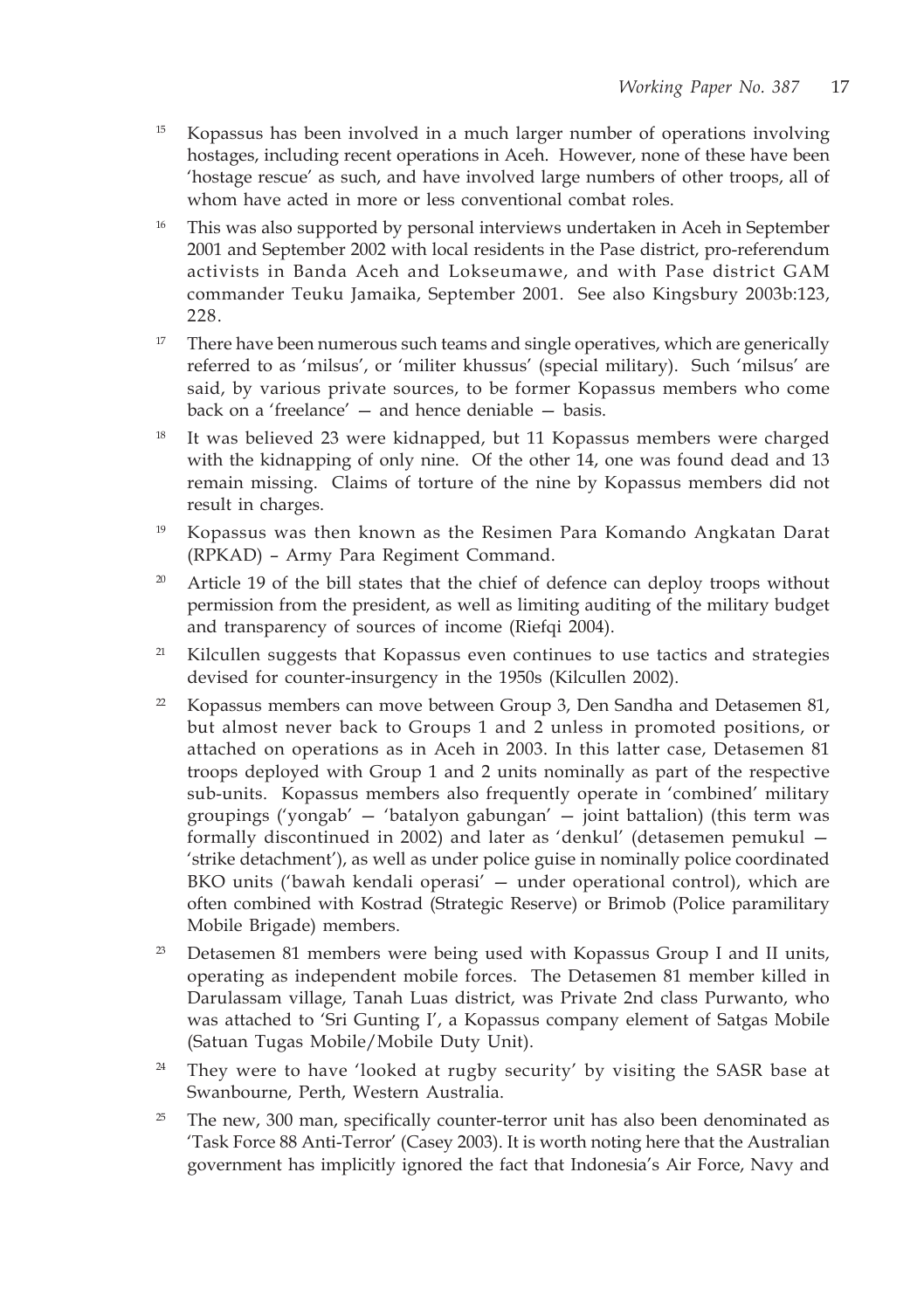Police claim their own counter-terror capabilities, in Detasemen Bravo 90 and Detasemen Jaka as well as Stagas 88.

<sup>26</sup> This matter was addressed in Kingsbury 2003c.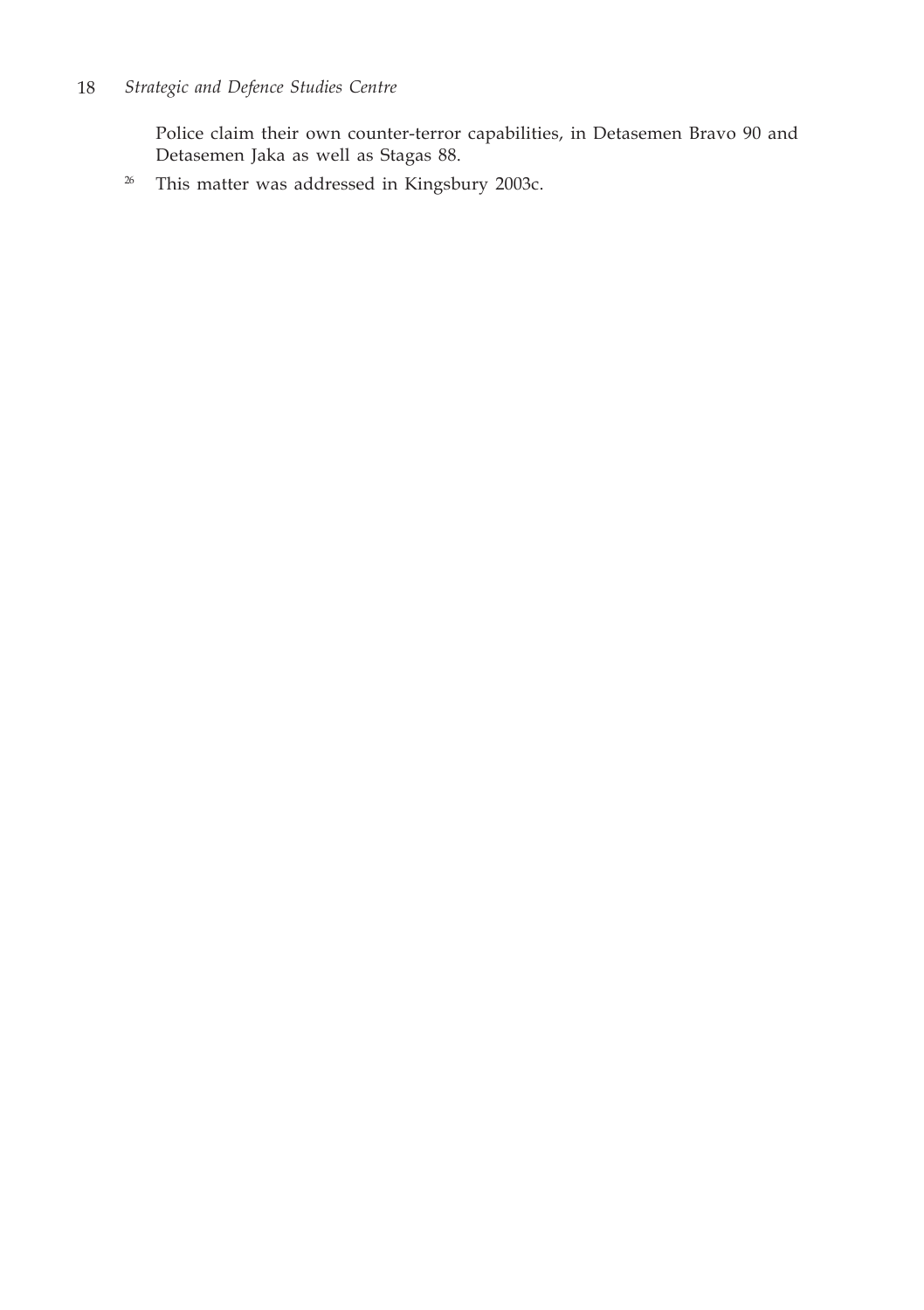# **Bibliography**

Ardi Bramantyo and Hadriani Pudjiarti. 2002. 'Generals at loggerheads, Theys dead in the middle', Tempo Interaktif no 30/II, 2-8 April 2002.

Casey, M. 2003. 'U.S. Trains Indonesian Anti-Terror Squad', *Associated Press* 30 December 2003.

Conboy, K. 2003a. *Kopassus: Inside Indonesia's Special Forces* Equinox, Jakarta.

Conboy, K. 2003b. *Intel: Inside Indonesia's Intelligence Service* Equinox, Jakarta.

Davies, M. 2001. *Indonesian Security Responses to Resurgent Papuan Separatism: An open source case study.* Centre for Defence and Strategic Studies, Australian National University, Canberra.

DFAT 2001 *East Timor in Transition 1998-2000: An Australian Policy Challenge* Department of Foreign Affairs and Trade, Canberra.

Downer, A. 2001. 'Transcript: Powell, Rumsfeld Press Conference in Canberra July 30 (Discuss biological warfare convention; China)' (5360), US Department of State, 30 July 2001.

Downer, A. 2003. ABC Radio *World Today* 13 October 2003.

Dupont, A. 2003. *The Kopassus Dilemma: Should Australia Re-engage?* Working paper no. 373. Strategic and Defence Studies Centre, Australian National University, Canberra.

England, V. 21 August 2000 '"Shadowy" unit blamed for conflicts' *South China Morning Post*.

Evans, P. 1995. *Embedded Autonomy: States and Industrial Transformation* Princeton University Press, Princeton.

Evans, G. 2001. 'Indonesia's military culture has to be reformed', *International Herald Tribune* 24 July 2001.

Fabiola, D. U. 2003. 'TNI nothing more than mercenaries: Analysts', *The Jakarta Post*, 17 March 2003.

Fawthrop, T. 'Indonesian military's links to terror', *Asia Times* 7 November 2002.

Honna, J. 2003. *Military Politics and Democratisation in Indonesia* RoutledgeCurzon, London and New York.

ICG 2001. *Indonesia: Impunity versus Accountability for Gross Human Rights Violations* International Crisis Group, Jakarta and Brussels.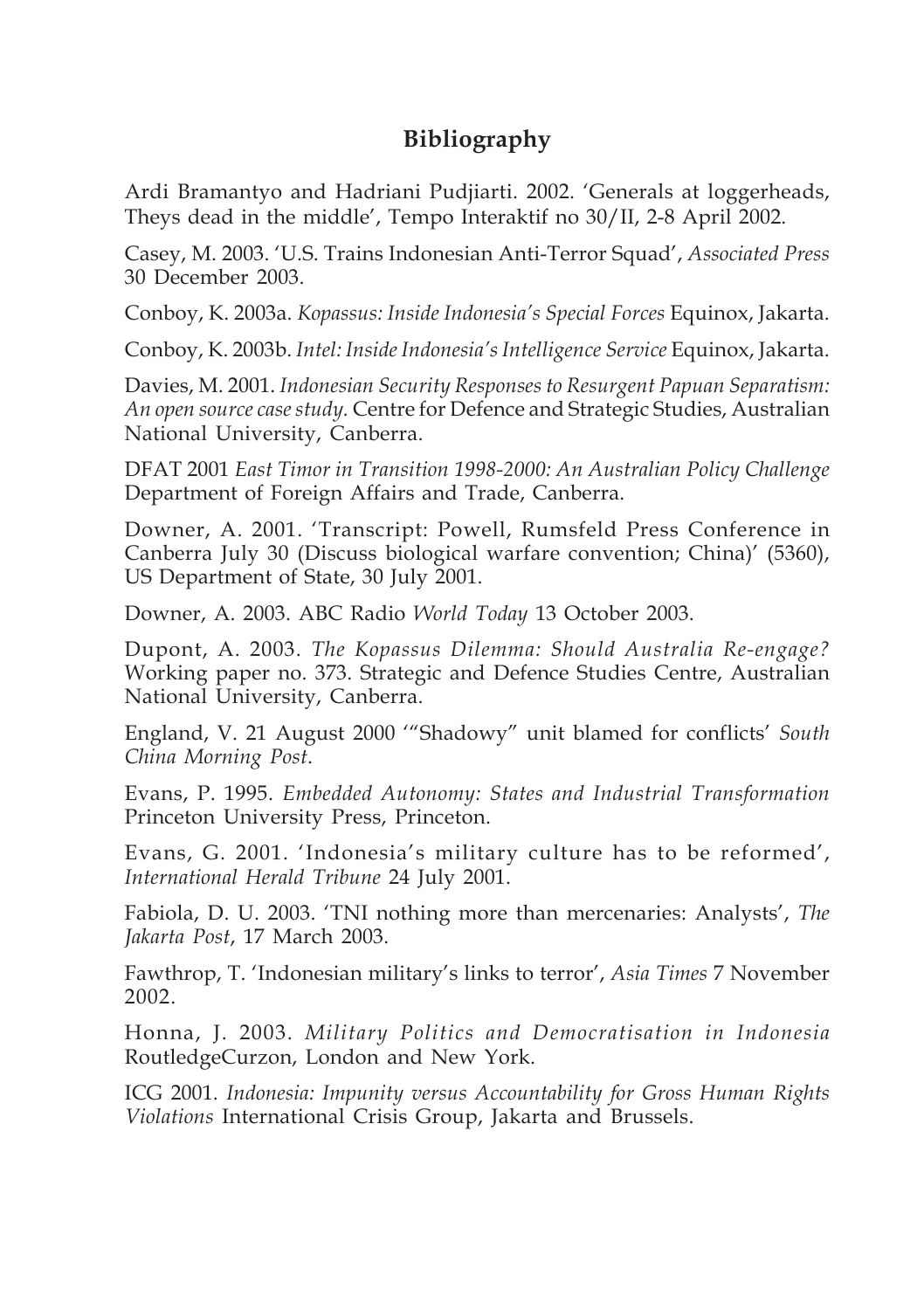ICG 2002a. *Al-Qaeda in Southeast Asia: The Case of the Ngruki Network in Indonesia* International Crisis Group, Jakarta and Brussels.

ICG 2002b. *Resuming US-Indonesia Military Ties* International Crisis Group, Jakarta and Brussels.

ICG 2003a. *Jemaah Islamiyah in Southeast Asia: Damaged but Still Dangerous* International Crisis Group, Jakarta and Brussels.

ICG 2003b. *Aceh: How Not to Win Hearts and Minds* International Crisis Group, Jakarta and Brussels.

Inbaraj, S. 1999. 'Time will heal Indonesian relations', *Asia Times* 2 November 1999.

Kilcullen, D. *The Indonesian Approach to Counter-Insurgency* Royal United Services Institute of Australia, ACT branch, Canberra.

Kingsbury, D. 2002. *The Politics of Indonesia* 2nd edition. Oxford University Press, Melbourne.

Kingsbury, D. 2003a. 'The political economy of cross-border relations: The TNI and East Timor', *South East Asia Research* Vol 11, No 3, November 2003.

Kingsbury, D. 2003b. *Power Politics and the Indonesian Military* RoutledgeCurzon, London and New York.

Kingsbury, D. 2003c. 'The Difference Between Neighbours and Friends', *Arena* No 65, June-July 2003, pp 36-9.

Klein, N. 2003. 'A deadly franchise: The global war on terror is a smokescreen used by governments to wipe out opponents', *The Guardian* 28 August 2003.

Laksamana.Net 2002a. 'Gufron Arrest May Lead to Suharto's Dark Forces', *Laksamana.Net* 10 December 2002.

Laksamana.Net 2002b. 'Kopassus Behind Militia Attacks: Report', Laksamana.Net 22 January 2002.

Martinkus, J. *Paradise Betrayed: West Papua's Struggle for Independence* Quarterly Essay No 7. Melbourne.

Matuszak 2001. 'China's expansionism', *Pravda*. 29 August 2001.

McDonald, H, Ball, D, Dunn, J, van Klinken, G, Bourchier, D, Kammen, D, and Tanter, R. *Masters of Terror: Indonesia's military and violence in East Timor in 1999* Canberra Papers on Strategy and defence No 145, Strategic and Defence Studies Centre, Australian National University, Canberra.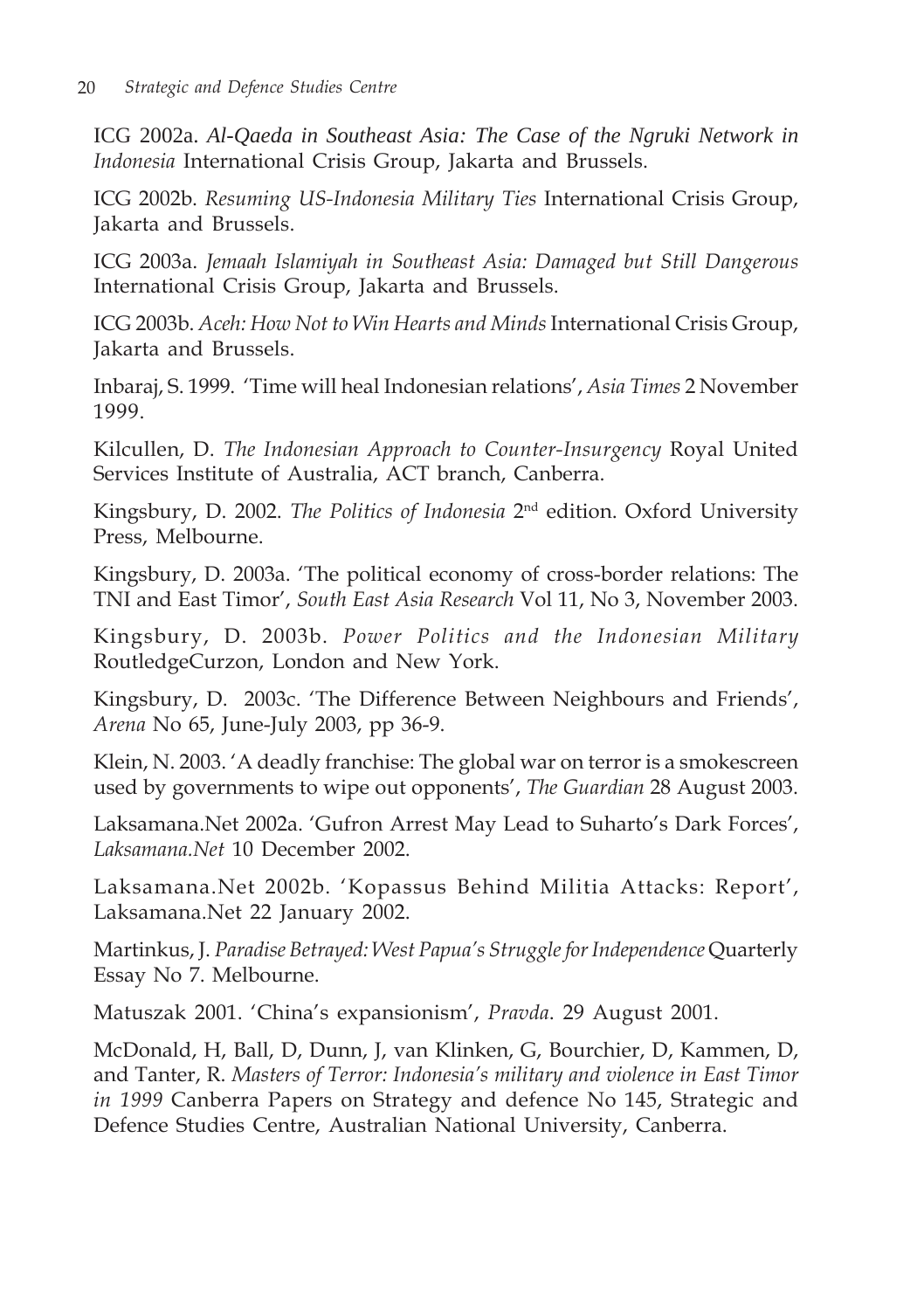Millet, M, Wilkinson, M and Moore, M. 2002. 'Taking the war against terror to Indonesia', *The Age* 26 October 2002.

Moore, M. 2003. 'Block on accused Kopassus officers puts strain on Australian training ties', *Sydney Morning Herald* 13 October 2003.

Rabasa, A. and Haseman, J. 2002. *The Military and Democracy in Indonesia* Rand, Santa Monica.

Riefqi, M. 'Security reform', *Inside Indonesia*, January-March 2004, pp.6-7.

RN 2004. 'Intelijen Indonesia dan Islam Radikal: Siapa Mendalangi Siapa?' Radio Netherlands, 22 February 2004 (http://www.rnw.nl/in/berita/ gemawarta.html#3912950).

Robinson, G. 2001. '*Rawan Is As Rawan Does*' in Anderson, B. ed. *Violence and the State in Suharto's Indonesia* Cornell University Press, Ithaca.

Rumsfeld, D. 2001. 'Secretary Rumsfeld Roundtable in Australia', US Department of Defense, 29 July 2001.

Start, D. 1997. *The Open Cage: The Ordeal of the Irian Jaya Hostages* Harper Collins, London.

Tapol. 1999. 'The Kopassus-Militia Alliance', *Bulletin Online* 154/5 November 1999.

The Editors 2000. 'Changes in Civil-Military relations Since the Fall of Suharto', *Indonesia* No 70, October 2000.

TNI MB 1999. *Buku Petunjuk Pembinaan tentang Sandi Yudha TNI AD, Nomor: 43 – B – 01.* TNI Markas Besar, Jakarta.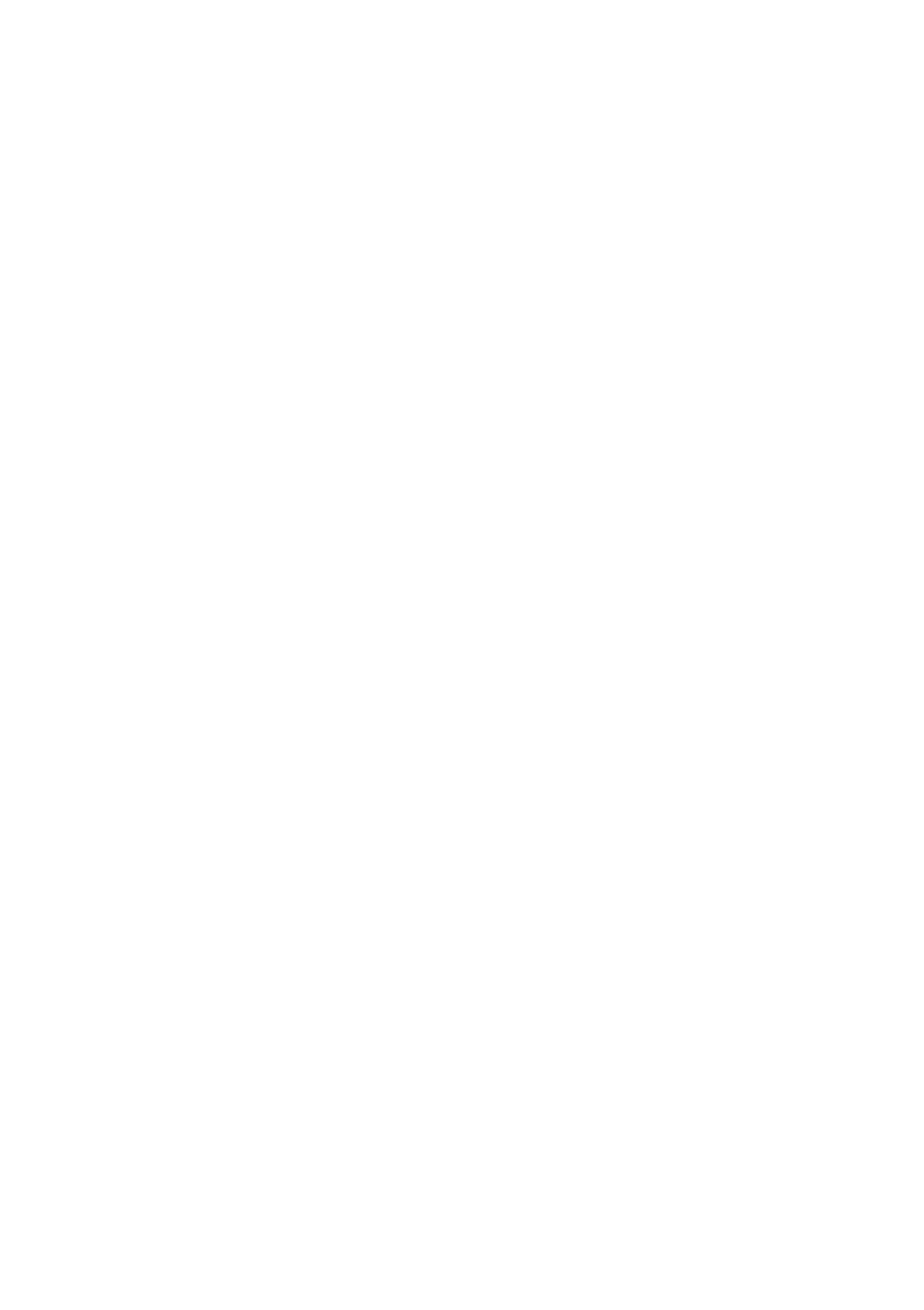# **SDSC Publications**

## **Canberra Papers on Strategy and Defence**

| CP 149       | The Complexities of Dealing with Radical Islam in                                       |                    |  |
|--------------|-----------------------------------------------------------------------------------------|--------------------|--|
|              | Southeast Asia: A case study of Jemaah Islamiyah<br><b>Brek Batley</b>                  | \$23.00            |  |
| CP 150       | Burma's Muslims: Terrorists or Terrorised?                                              |                    |  |
|              | Andrew Selth                                                                            | \$18.50            |  |
| CP 151       | Ballistic Missile Defence for Australia:                                                |                    |  |
|              | Policies, Requirements and Options                                                      |                    |  |
|              | Stephan Frühling                                                                        | \$22.50            |  |
| CP 152       | ASEAN, Australia and the Management of                                                  |                    |  |
|              | the Jemaah Islamiyah Threat                                                             |                    |  |
|              | <b>Bilveer Singh</b>                                                                    | \$23.00            |  |
| CP 153       | Arming the Singapore Armed Forces:                                                      |                    |  |
|              | Trends and Implications                                                                 |                    |  |
|              | <b>Bilveer Singh</b>                                                                    | \$17.50            |  |
| CP 154       | Burma's North Korean Gambit:                                                            |                    |  |
|              | A Challenge to Regional Security?                                                       |                    |  |
|              | <b>Andrew Selth</b>                                                                     | \$16.00            |  |
|              | <b>Working Papers on Strategic and Defence Studies</b>                                  |                    |  |
| No.          | Title                                                                                   | \$8.00 (excl. GST) |  |
| WP 380       | Security Trends in the Asia-Pacific Region:                                             |                    |  |
|              | An Emerging Complex Arms Race                                                           |                    |  |
|              | Desmond Ball                                                                            |                    |  |
| <b>WP381</b> | National Effects-Based Approach: A Policy Discussion Paper<br><b>Brice Pacey</b>        |                    |  |
| WP 382       | China's Signals Intelligence (SIGINT) Satellite Programs                                |                    |  |
|              | Desmond Ball                                                                            |                    |  |
| WP 383       | The End of Strategy: Effects-Based Operations                                           |                    |  |
|              | Alan Stephens                                                                           |                    |  |
| WP 384       | The Tyranny of Difference: Perceptions of Australian                                    |                    |  |
|              | Defence Policy in Southeast Asia                                                        |                    |  |
|              | David Bolton                                                                            |                    |  |
| WP 385       | The Threat of Terrorism and Regional Development                                        |                    |  |
|              | Ron Huisken                                                                             |                    |  |
| WP 386       | America and China: A Long Term Challenge for Statesmanship and Diplomacy<br>Ron Huisken |                    |  |

*Abstracts of recent SDSC publications and a complete list of publications in print are available through the SDSC's home page: <http://rspas.anu.edu.au/sdsc/>.*

*(If you wish to order, please refer overleaf)*